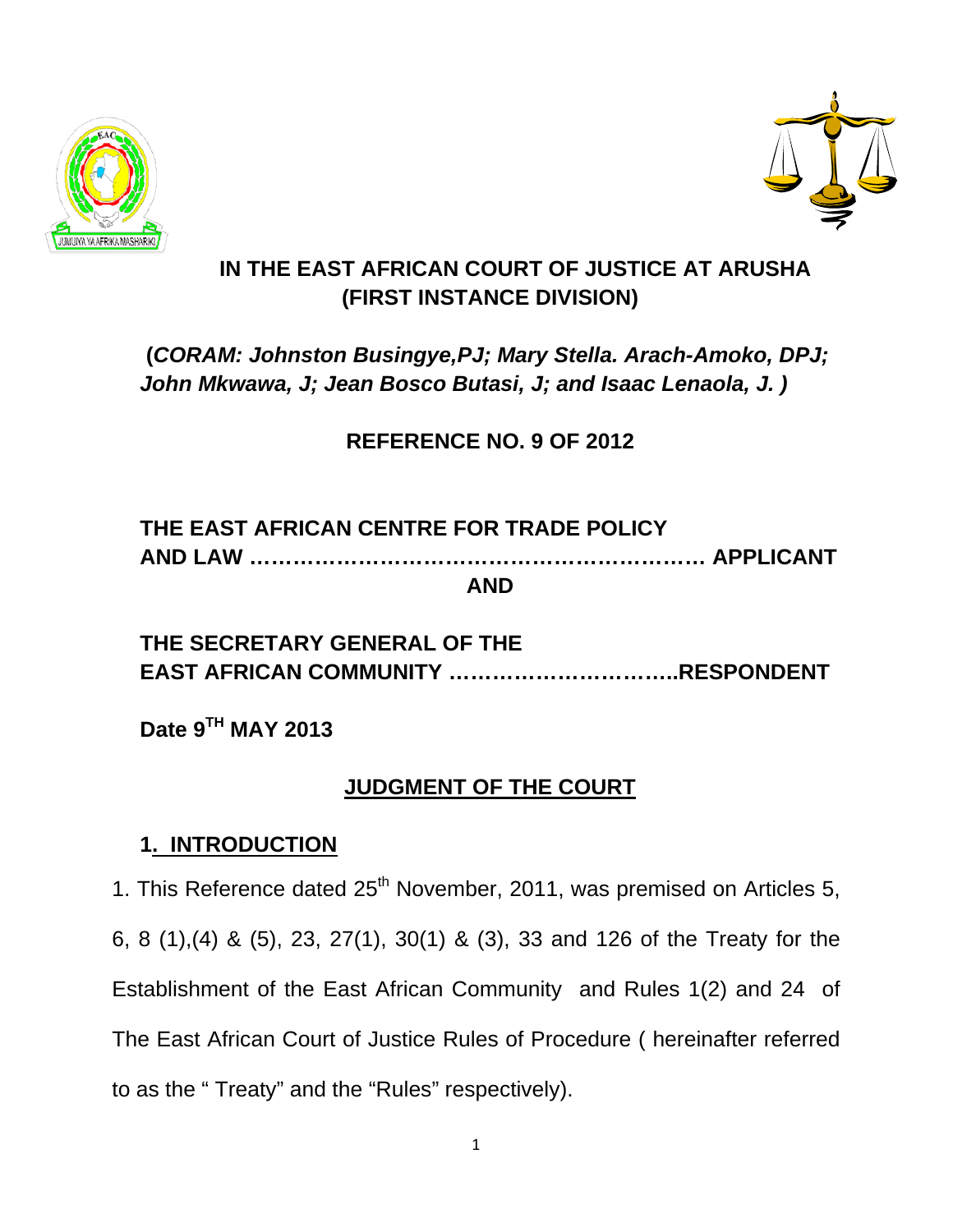2. The Applicant is the East African Centre For Trade Policy, a registered company limited by guarantee in the Republic of Uganda whose address for purposes of this Reference was indicated as: c/o M.B Gimara Advocates, Plot 4, Jinja Road, 5<sup>th</sup> Floor, Northern Wing, Social Security House, P.O Box, 28661, Kampala, Uganda.

**3.**The Respondent is the Secretary General of the East African Community (hereinafter referred to as "the Community"), sued in the capacity of the Principal Executive Officer of the Community, the Head of the Secretariat and the Secretary to the Summit, pursuant to Article 67 of the Treaty.

#### **BACKGROUND**

4. The undisputed background to the Reference is as follows: On 30th November 1999, the Heads of State of Kenya, Uganda and Tanzania signed the Treaty for the Establishment of The East African Community. The Treaty entered into force on 7th July 2000. Article 9(e) established the East African Court of Justice (hereinafter referred to as "the EACJ"), as one of the organs of the Community. Article 23 of the Treaty stipulated the role of the Court as follows: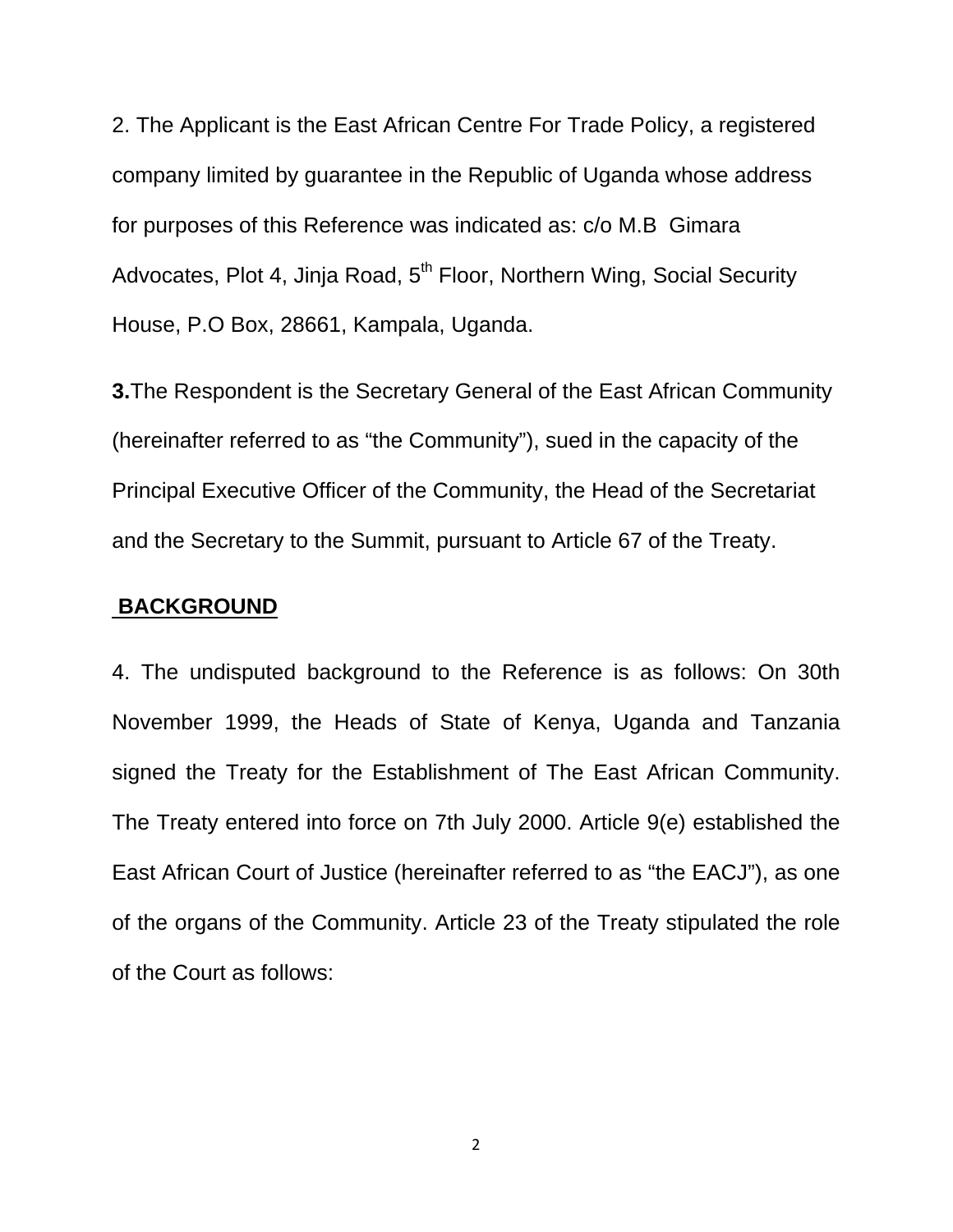"*The Court shall be a judicial body which shall ensure the adherence to law in the interpretation and application of and compliance with this Treaty."*

5. The jurisdiction of the Court was spelt out in Article 27 of the Treaty in the following words:

*"1.The Court shall initially have jurisdiction over the interpretation and application of the Treaty.* 

*2.The Court shall have such other original, appellate, human rights and other jurisdiction as will be determined by the Council at a suitable subsequent date. To this end, the Partner States shall conclude a protocol to operationalise the extended jurisdiction."* 

6. Article 30 entitled *"Reference by Legal and Natural Persons",* made provision for the category of persons who are eligible to bring References before the Court and the cause of action. It read:

*" 1.Subject to the provisions of Article 27 of this Treaty, any person who is resident in a Partner State may refer for determination by the Court, the legality of any Act, regulation, directive, decision or action of a Partner State or an institution of the Community on the grounds that such Act, directive,*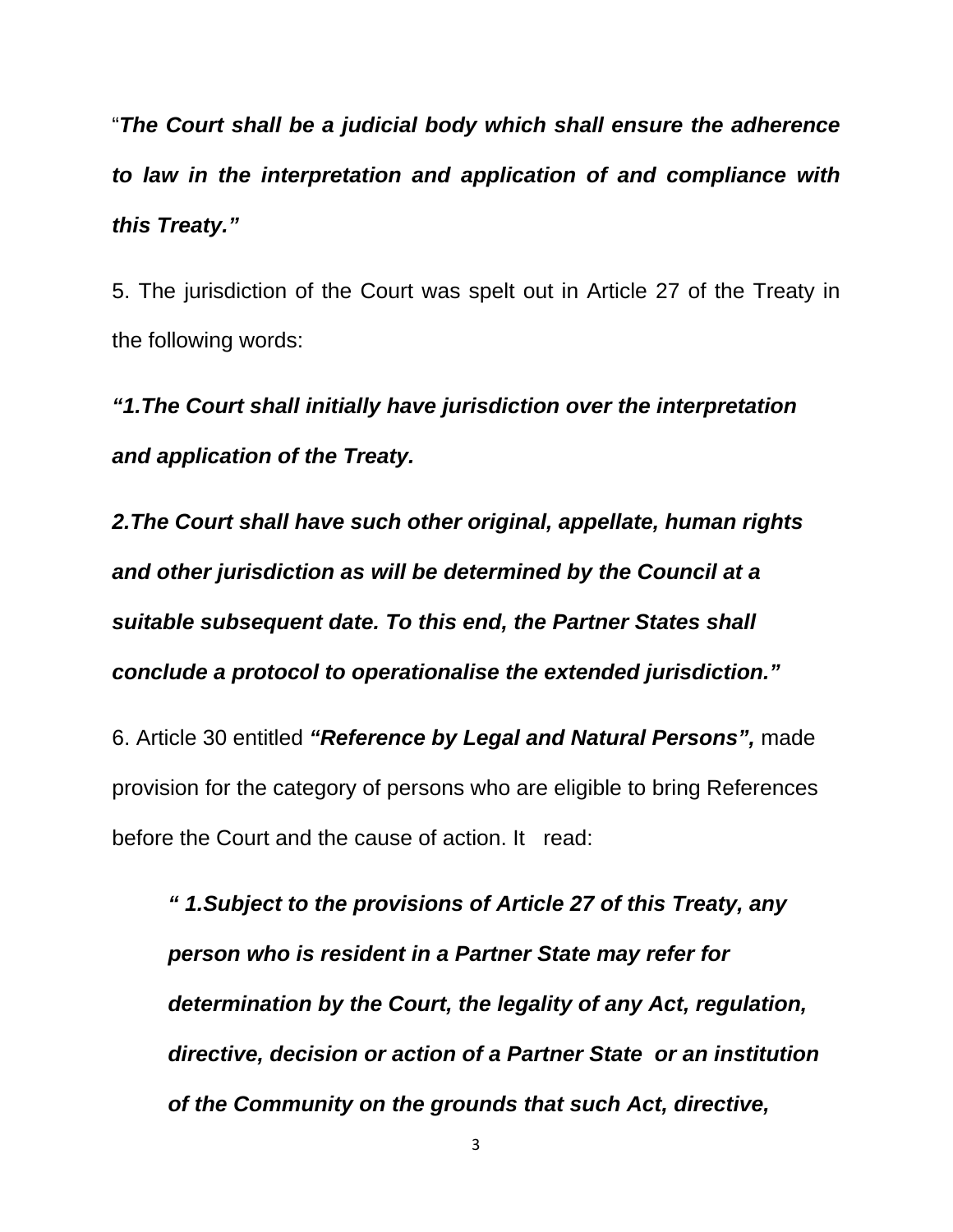# *decision or action is unlawful or is an infringement of the provisions of this Treaty."*

7. The Partner States amended the Treaty on the 14<sup>th</sup> December, 2006 and 20<sup>th</sup> August, 2007, respectively, and introduced the amendments that form the first part of the subject of this Reference, namely, the proviso to Article 27(1) and Article 30(3) of the Treaty.

The proviso to Article 27(1) reads:

*"Provided that the Court's jurisdiction to interpret under this paragraph shall not include the application of any such interpretation to jurisdiction conferred by the Treaty to the Organs of Partner States."*

The new clause (3) to Article 30 reads:

*"3. The Court shall have no jurisdiction under this Article where an Act, regulation, directive, decision or action has been reserved under the Treaty to an institution of a Partner State."* 

8. On the 3<sup>rd</sup> March 2004, the Partner States concluded the Customs Union Protocol. The Protocol came into force on the 1st January, 2005. Article 24(1) (e) of the Customs Union Protocol established the East African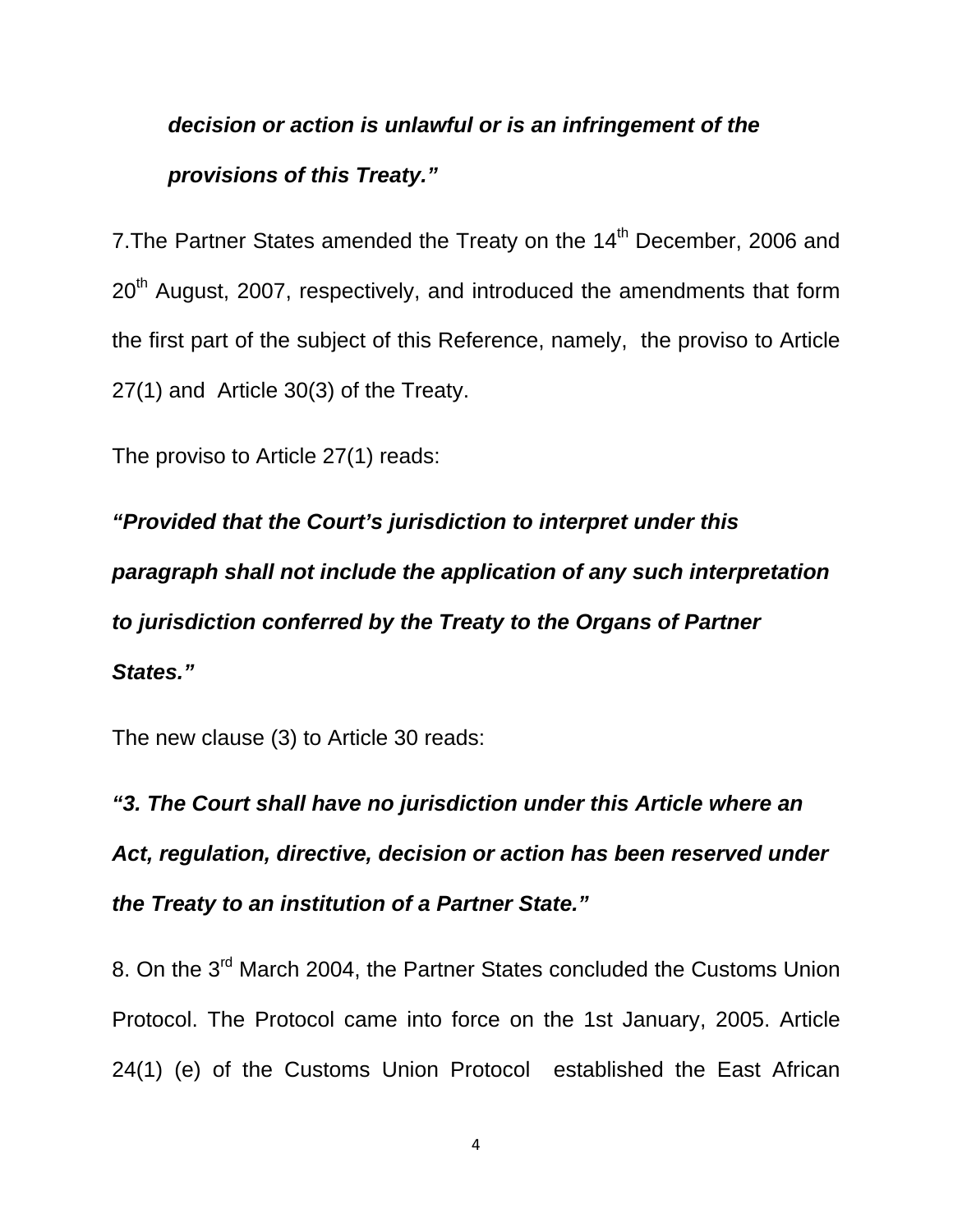Community Committee on Trade Remedies and vested it with the jurisdiction for dispute settlement in accordance with the East African Customs Union (Dispute Settlement Mechanism) Regulations.

9. On 20<sup>th</sup> November 2009, the Partner States concluded the Common Market Protocol. Article 54 (2) thereof provides as follows:

#### *"Settlement of Disputes*

- *1. Any dispute between the Partner States arising from the interpretation or application of this Protocol shall be settled in accordance with the provisions of the Treaty.*
- *2. In accordance with their Constitutions, national laws and administrative procedures and with the provisions of this Protocol, Partner States guarantee that:* 
	- *(a) any person whose rights and liberties as recognized by this Protocol have been infringed upon, shall have the right to redress, even where this infringement has been committed by persons acting in their official capacities; and*
	- **(b)***the competent judicial, administrative or legislative authority or any other competent authority, shall rule on the rights of the person who is seeking redress."*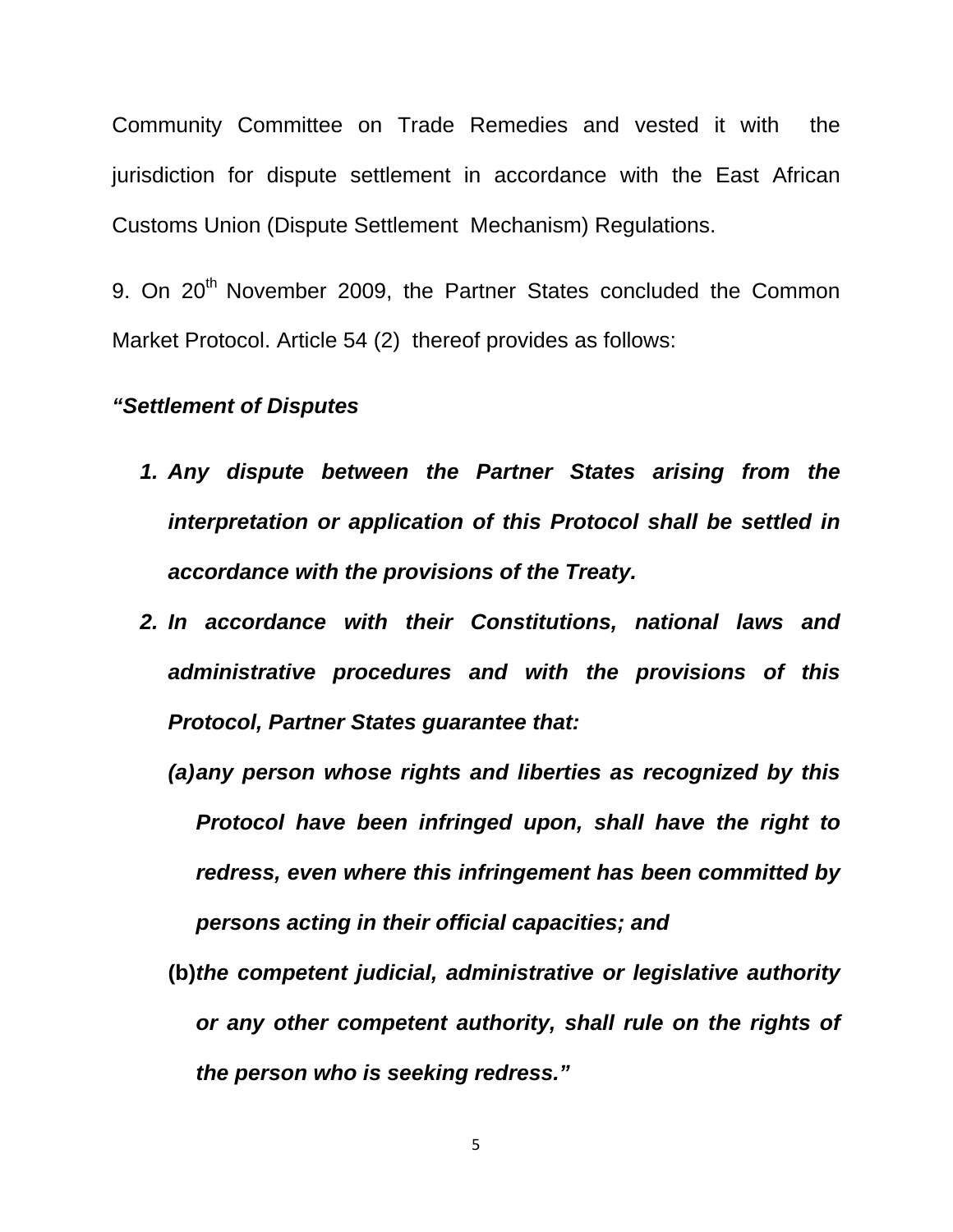#### **THE APPLICANT'S CASE**

10.In the Reference, the Applicant states that, during the course of its work, it discovered that the East African Community Summit had amended Chapter 8 of the Treaty in particular, by introducing a proviso to Article 27(1) and creating Article 30(3) and had also concluded the East African Community Customs Union Protocol and the East African Community Common Market Protocol.

10. The Applicant avers that the amendments to the Treaty and the dispute settlement mechanisms provided for in the two Protocols, deny original jurisdiction to the EACJ, from handling disputes arising from the Protocols contrary to the expectations of the Treaty.

12. The Applicant further asserts that the above actions, in as far as they limit/oust the jurisdiction of the EACJ, are contrary to the provisions of the Treaty and in particular that:

i) the proviso to Article 27(1) and clause (3) to Article 30 , in as far as they grant concurrent jurisdiction to organs of Partner States and take away the supremacy of the EACJ in regard to interpretation of the Treaty, gravely contradict and infringe **Articles 5,6,8(1),(4) & (5), 23,33(2) and 126 of the Treaty.**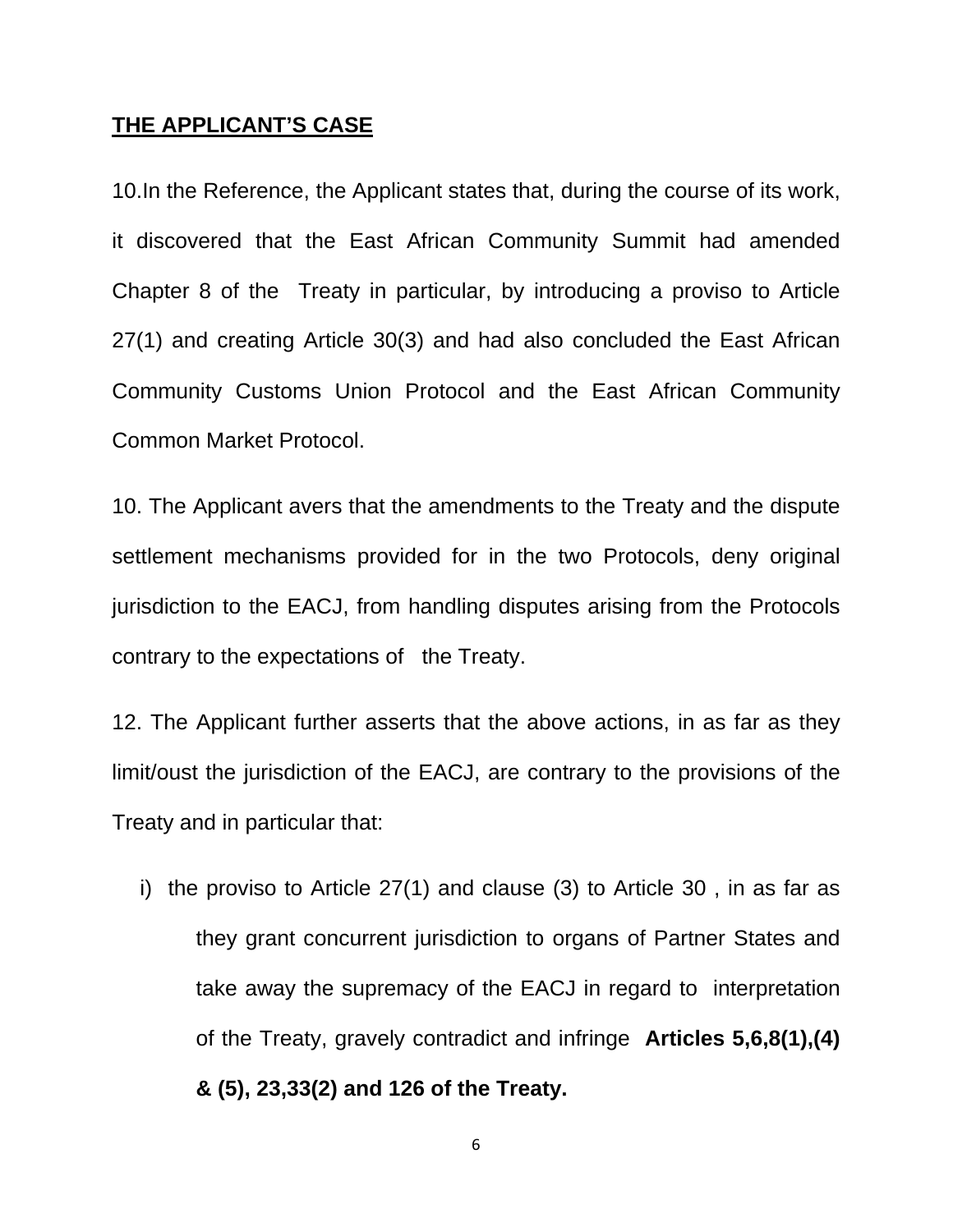ii) The negotiation and conclusion of the East African Customs Union Protocol, specifically Annex IX and Article 54(2) of the Common Market Protocol, in as far as they do not grant original jurisdiction of handling disputes to the EACJ, infringe **Articles 5, 6, 8(1), (4) &(5), 23, 27(1), 30(1), (3) 33(2) and 126** of the Treaty.

13. From the accompanying affidavit dated the 24<sup>th</sup> November 2011, sworn on behalf of the Applicant by its researcher, one Henry Owoko, the main thrust of the Applicant's case is that the impugned amendments to the Treaty and the dispute settlement mechanisms provided for in both Protocols, limit / deny jurisdiction to the EACJ by transferring matters reserved for the EACJ under the Treaty to Partner State institutions and organs.

14. The Applicant further contends that the act of granting national Courts concurrent jurisdiction with the EACJ to interpret the Treaty, is likely to lead to conflicting interpretation of the Treaty by national courts; and thereby diluting the special jurisdiction donated by the Treaty to the EACJ.

15. The Applicant asserts that the action of amending the Treaty by introducing the proviso to Article 27(1) and Article 30(3) is a measure likely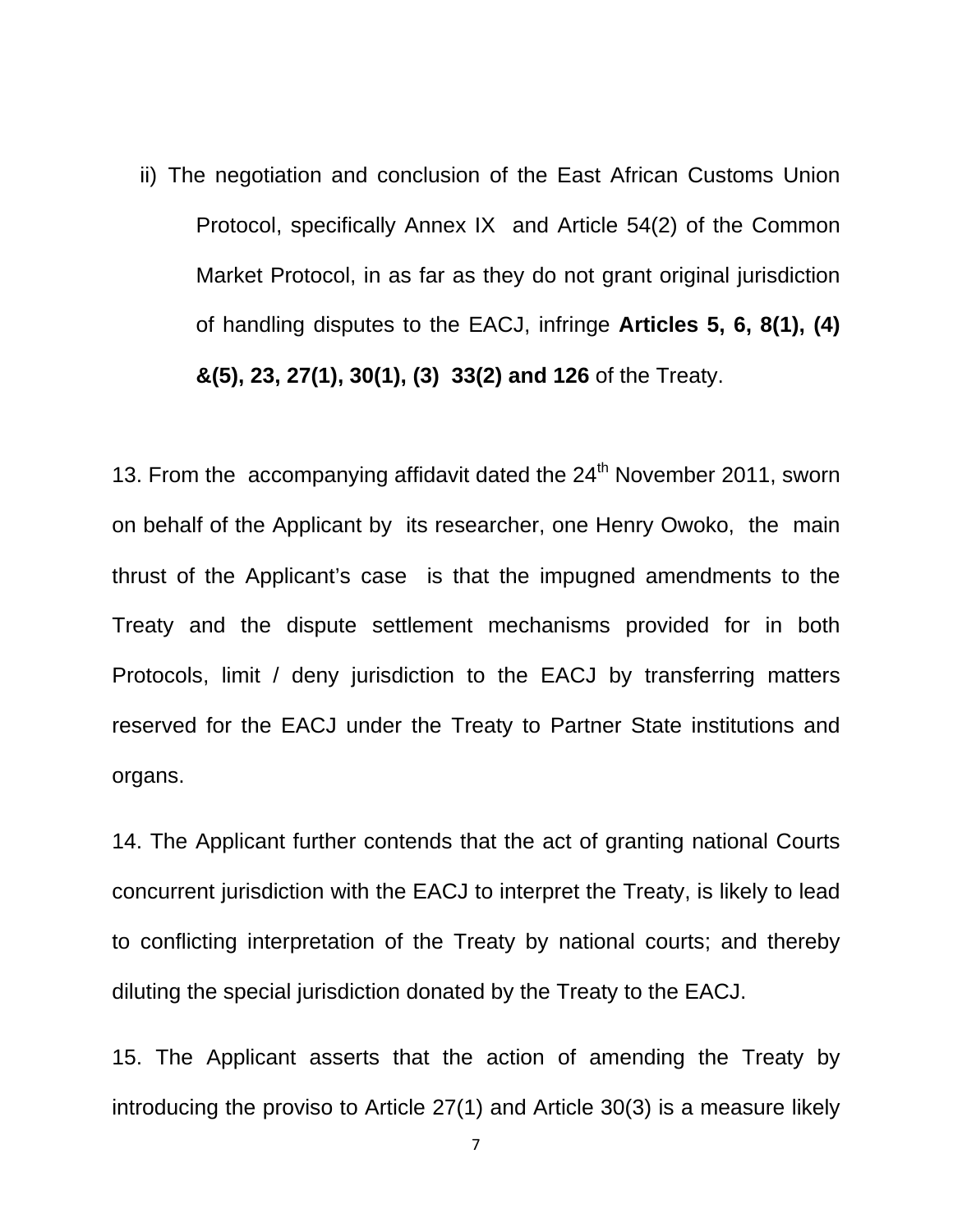to jeopardize the achievements of the objectives of the Community stipulated under Article 5 of the Treaty.

16.The Applicant further asserts that its lawyers have advised, and it verily believes, that the amendments to the Treaty, in particular in Chapter 8 Article 27 (1) and Article 30 (3), were done without adequate consultations and are an infringement to Articles 5, 6, 8(1), (4) & (5), 23, 33 (2) and 126 of the Treaty.

17. Mr Owoko avers in his affidavit that he has read the two Protocols and has discovered that both of them do not grant original jurisdiction to the EACJ regarding matters therein.

18. The Applicant contends that the EACJ is an international Court that was put in place, not as an afterthought, but as an important court for fostering the East African Community Integration process. That the above actions will lead to disjointed application of the East African Law and further delay in the integration process if they are not revisited.

19. Finally, it is the Applicant's contention that the presence of the proviso to Article 27(1) and Article 30(3), plus the dispute settlement mechanisms in the said Protocols, are contrary to the expectations and aspirations of the people of East Africa.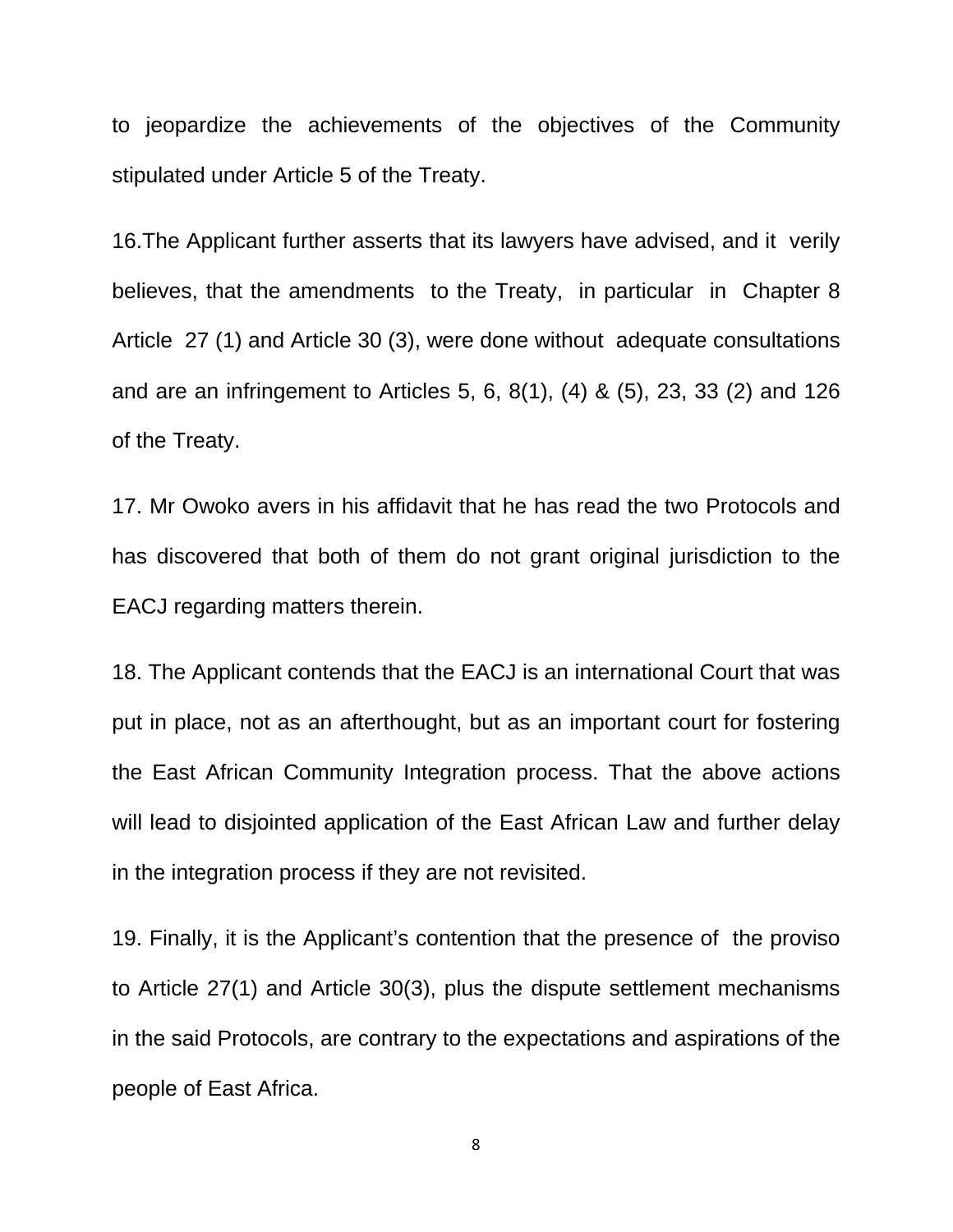20. For the reasons above, the Applicant seeks the following declarations and orders from the Court:

- *i) That the proviso to Article 27 and Article 30(3) of the EAC Treaty contravene Articles 5,6,8(1),(4) & (5), 23,33(2) and 126 of the Treaty.*
- *ii) That the dispute settlement mechanism provided for in the Customs Union Protocol and the Common Market Protocol contravene Articles 5, 6, 8(1), (4) &(5), 23, 27(1), 30(1)&(3), 33(2) and 126 of the Treaty.*
- *iii) That the Respondent makes appropriate amendments to the Treaty and Protocols to cure the defects identified in this Reference.*
- *iv) That the costs of and incidental to the Reference be met by the Respondent.*
- *v) That the Honourable Court be pleased to make such further or other orders as may be necessary in the circumstances.*

#### **THE RESPONDENT'S CASE**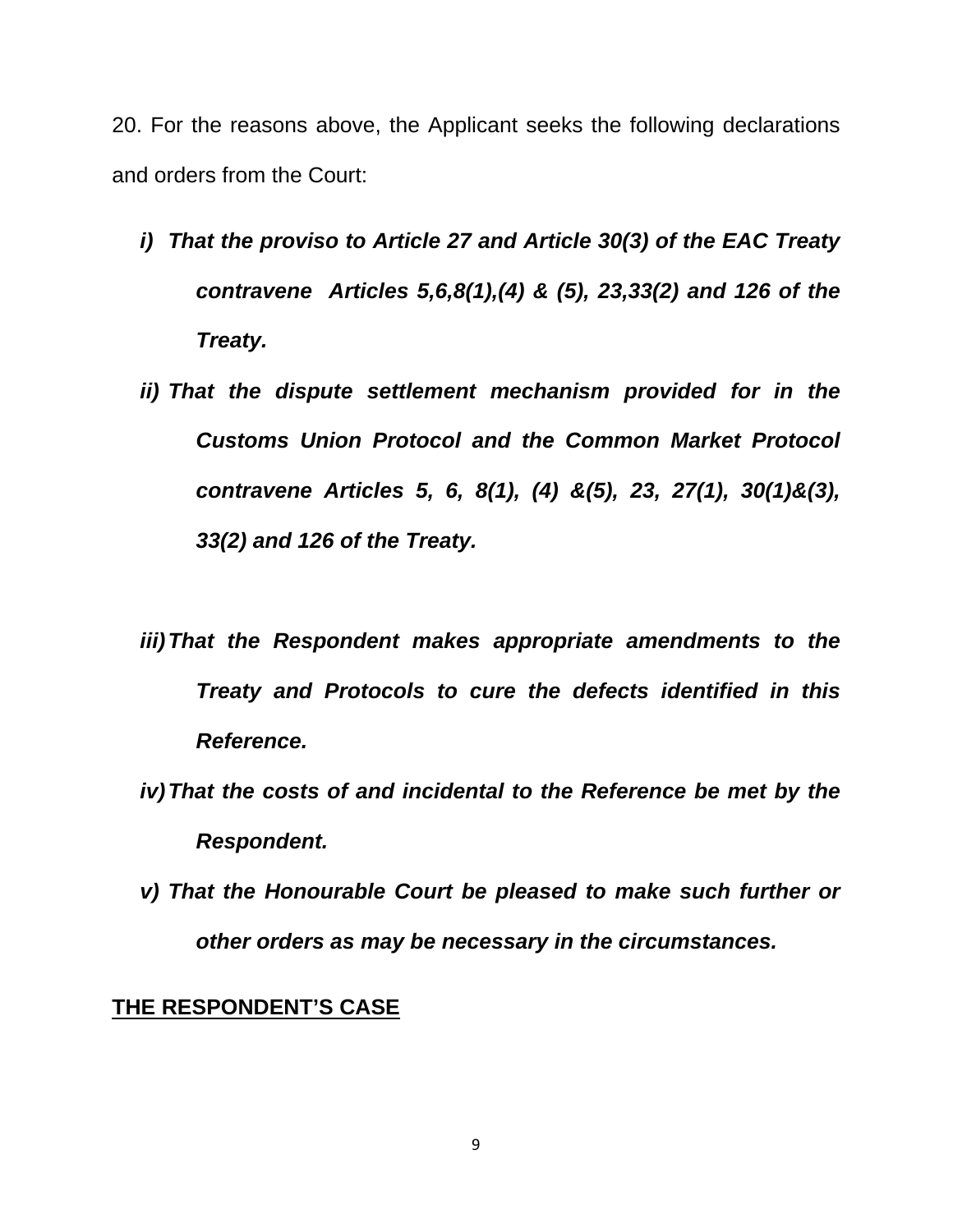21. As can be gathered from the response filed on the  $16<sup>th</sup>$  of January 2012 and the affidavit of Dr. Julius Tangus Rotich, the then Deputy Secretary General (Finance and Administration) of the Community, filed together with the Response, the Respondent admits the amendments to the Treaty and their contents. The Respondent also admits the conclusion of the two Protocols by the Partner States of the Community as well as the establishment of the dispute resolution mechanisms complained of by the Applicant. However, the Respondent denies the legality of the claims advanced by the Applicant and contends as follows:

 22.That the jurisdiction of the Court is limited to the interpretation and application of the Treaty, provided that such jurisdiction does not extend to the application of any interpretation to jurisdiction conferred by the Treaty on organs of a Partner State. Therefore, the amendments do not infringe on the jurisdiction of the EACJ as currently provided in the Treaty or at all.

23. That the negotiation and conclusion of the said Protocols were based on Article 151 of the Treaty that empowers the Partner States to conclude such protocols as may be necessary in each area of cooperation for purposes of spelling out the objectives and scope of, and institutional mechanisms for cooperation and integration.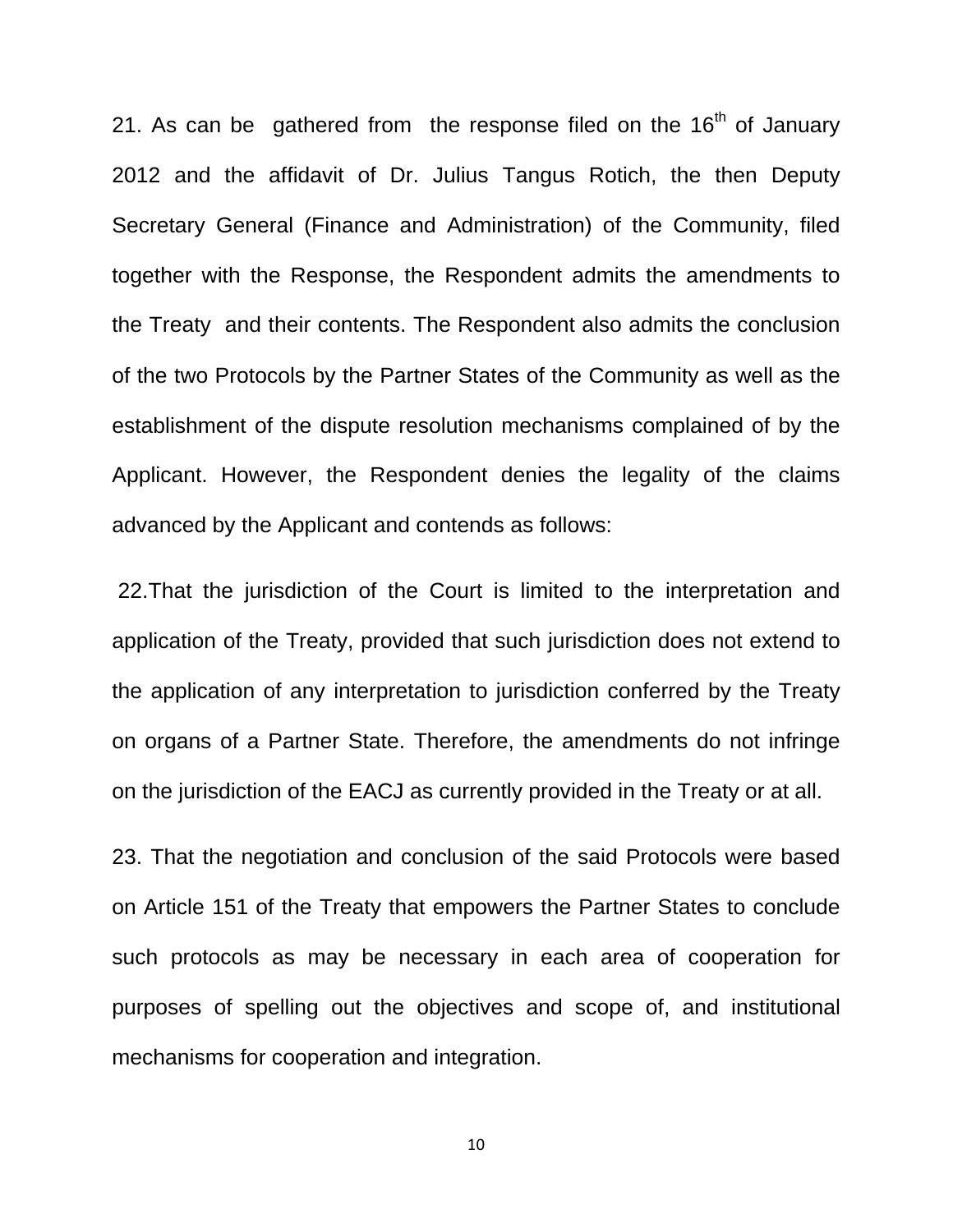24. That the Protocols were negotiated and concluded by the Partner States for purposes of spelling out the objectives and scope of, and institutional arrangements under Articles 75 and 76 respectively and are to that extent in conformity with the Treaty.

25.That the Partner States, while negotiating and concluding the said Customs Union Protocol observed that the Court lacks jurisdiction on trade disputes such as those arising from the application of the rules of origin; anti-dumping practices; subsidies and countervailing measures; safeguard measures; and specialized dispute settlement as well as trade disputes that may arise under the Customs Union Protocol and the Common Market Protocol.

 26. That due to lack of jurisdiction of any tribunal at the regional level, provisions had to be made for appropriate mechanisms to handle disputes arising out of the implementation of both the Customs Union Protocol and the Common Market Protocol .

27. Lastly, that the mechanism for dispute settlement provided for under Article 24 of the Customs Union Protocol is in harmony with the World Trade Organisation (WTO) Agreements to which the Partner States are signatory.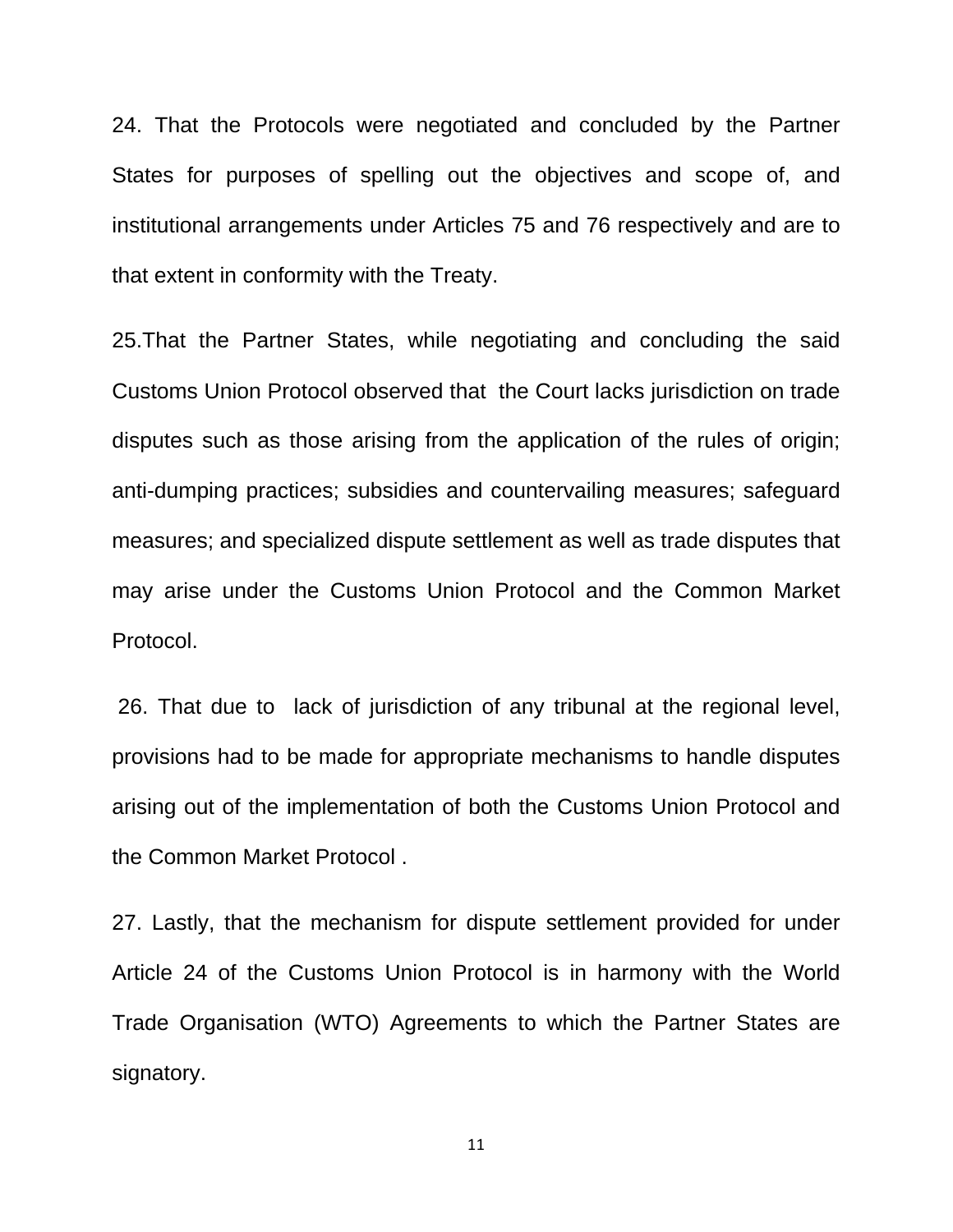#### **POINTS OF AGREEMENT**

28. Arising from the above pleadings, at the scheduling conference held in this Court on  $30<sup>th</sup>$  April 2012, the parties agreed:

*1. That the Treaty was amended to create inter alia a proviso to Article 27(1) and Article 30(3).* 

*2. That Article 24(1) of the Customs Union Protocol establishes an East African Community Committee on Trade Remedies and vests it with dispute settlement rules in accordance with the East African Customs Union (Dispute Settlement Mechanism) Regulations.* 

*3.That Article 54(2) of the Common Market Protocol provides that Partner States shall guarantee in accordance with their Constitutions, national laws and administrative procedures that, "a competent judicial, administrative or legislative authority shall rule on the rights of the person who is seeking redress" for infringement on rights under the Protocol.* 

*4. That the stated status of the parties is valid.* 

*5.That the Court has jurisdiction to determine the Reference.* 

#### **ISSUES**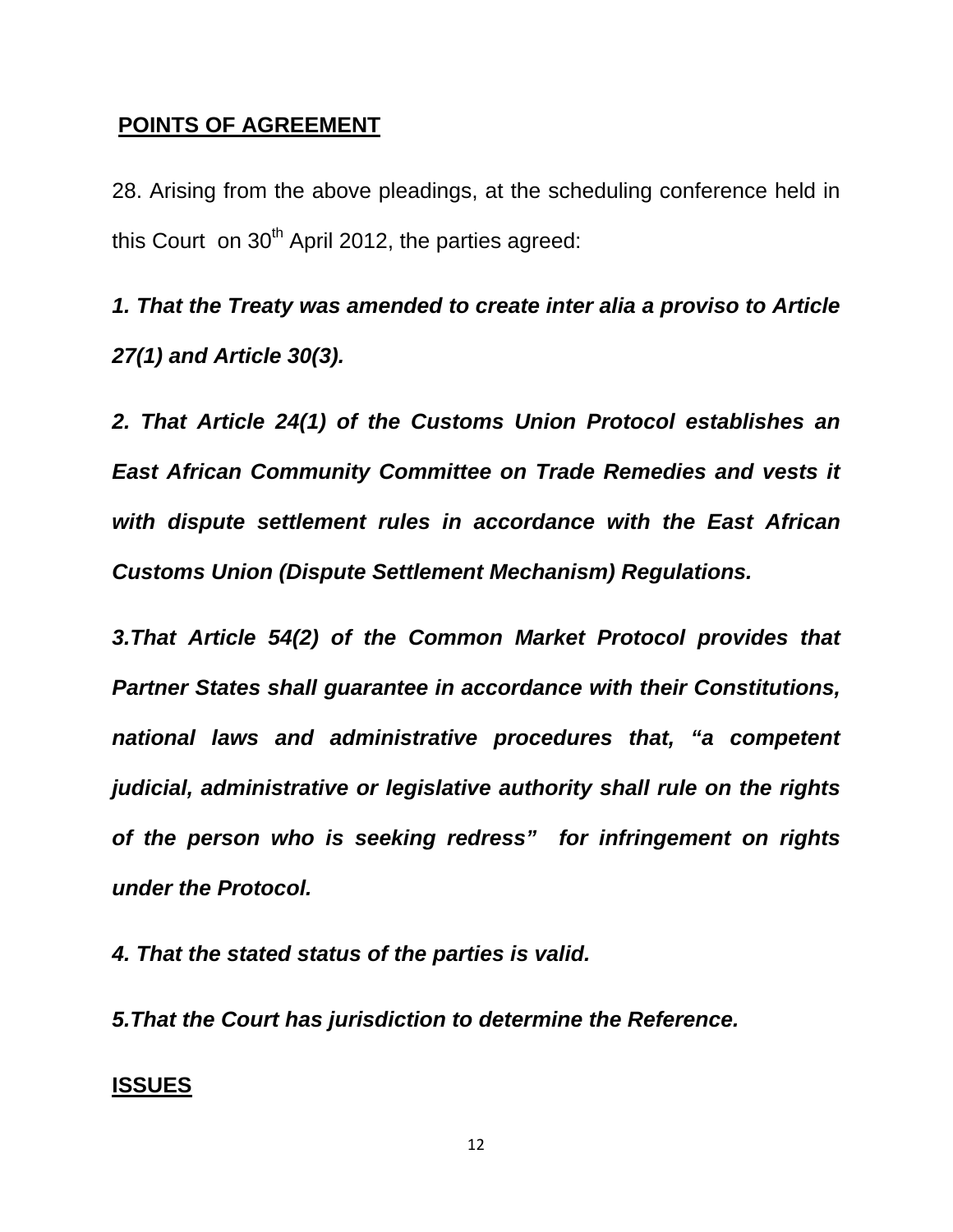29. The following issues were agreed upon for determination by the Court:

*(1) Whether the amendment of the Treaty to introduce a proviso to Article 27(1) and Article 30(3) is inconsistent with or in contravention of Articles* **5, 6, 8(1),(4) & (5), 23,33(2) and 126 of the Treaty.** 

*(2) Whether the Customs Union Protocol and the Common Market Protocol in as far as they do not grant the East African Court of Justice jurisdiction of handling disputes arising from the implementation of these Protocols infringe Articles* **5, 6, 8(1), (4) &(5), 23, 27(1), 30(1),(3) 33(2) and 126 of** *the Treaty.* 

*(3) Whether the Applicant is entitled to the declarations sought* 

#### **DETERMINATION OF THE ISSUES BY COURT**

#### **Applicable Rules and Principles of interpretation.**

30. The Treaty is an international treaty and is subject to international law on the interpretation of treaties specifically, the Vienna Convention on the Law of Treaties. The relevant Article to this Reference is Article 31, which sets out the general rule of interpretation of treaties. Article 31 (1) provides that: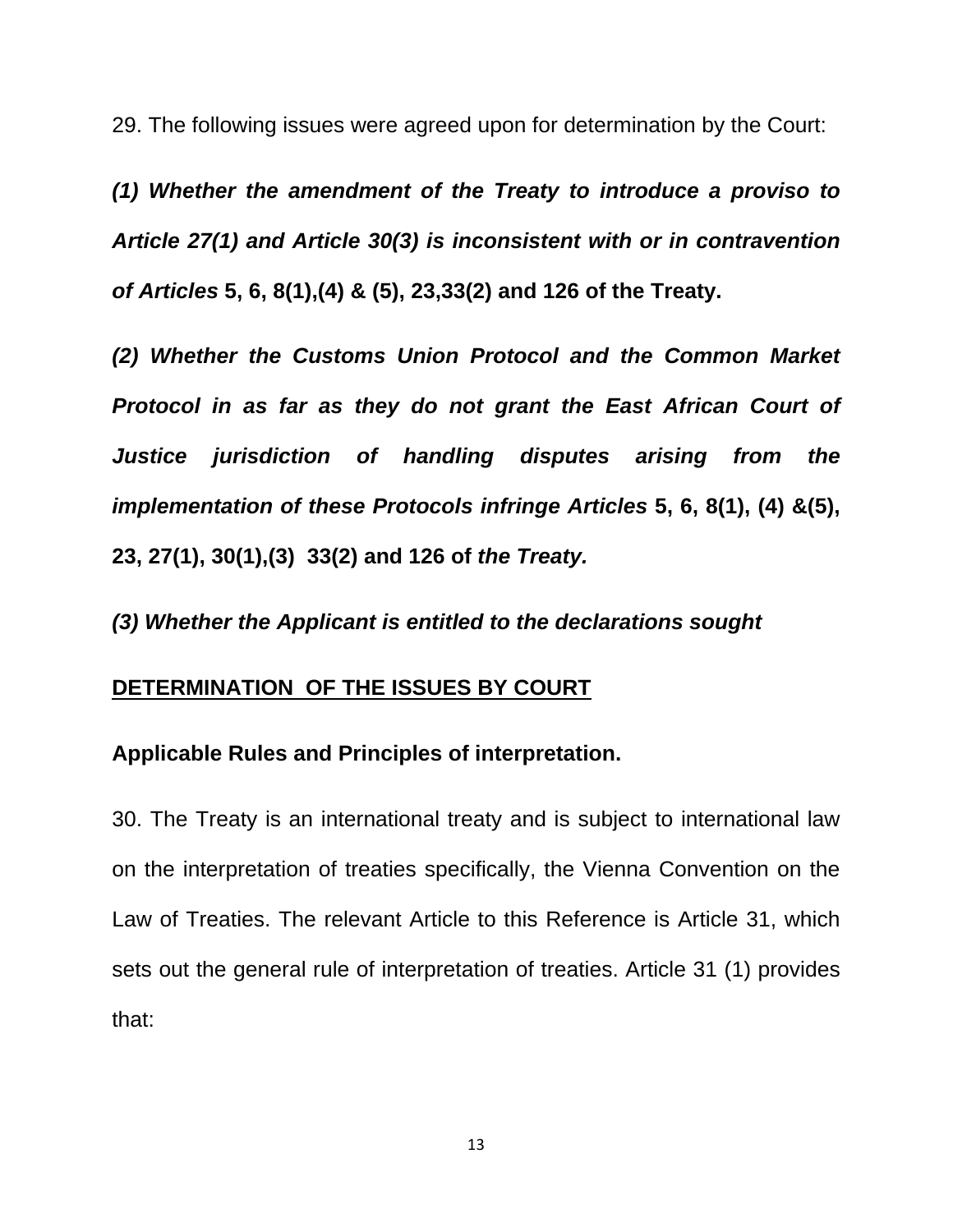# *"1.A treaty shall be interpreted in good faith in accordance with the ordinary meaning to be given to the terms of the Treaty in their context and in the light of its object and purpose.*"

31. In determining the Reference, we shall proceed to apply the above principles to the issues raised by the parties before us, and we shall take into account the fact that we have to interpret the provisions of the Treaty not only in accordance with their ordinary meaning, but also in their context and in light of their objectives and purpose. In addition, we shall, in so doing and in order to appreciate the contention by the Applicant, adopt the approach suggested by Counsel for the Applicant:

i) By examining the relevant provisions of the Treaty prior to the introduction of the proviso to Article 27(1) and the addition of Article 30 (3); as well as the creation of the dispute settlement mechanisms under the Customs Union Protocol and the Common Market Protocol.

ii) Then we shall proceed to examinine the said provisions of the Treaty as they are now, after the amendments and the conclusion of the two Protocols.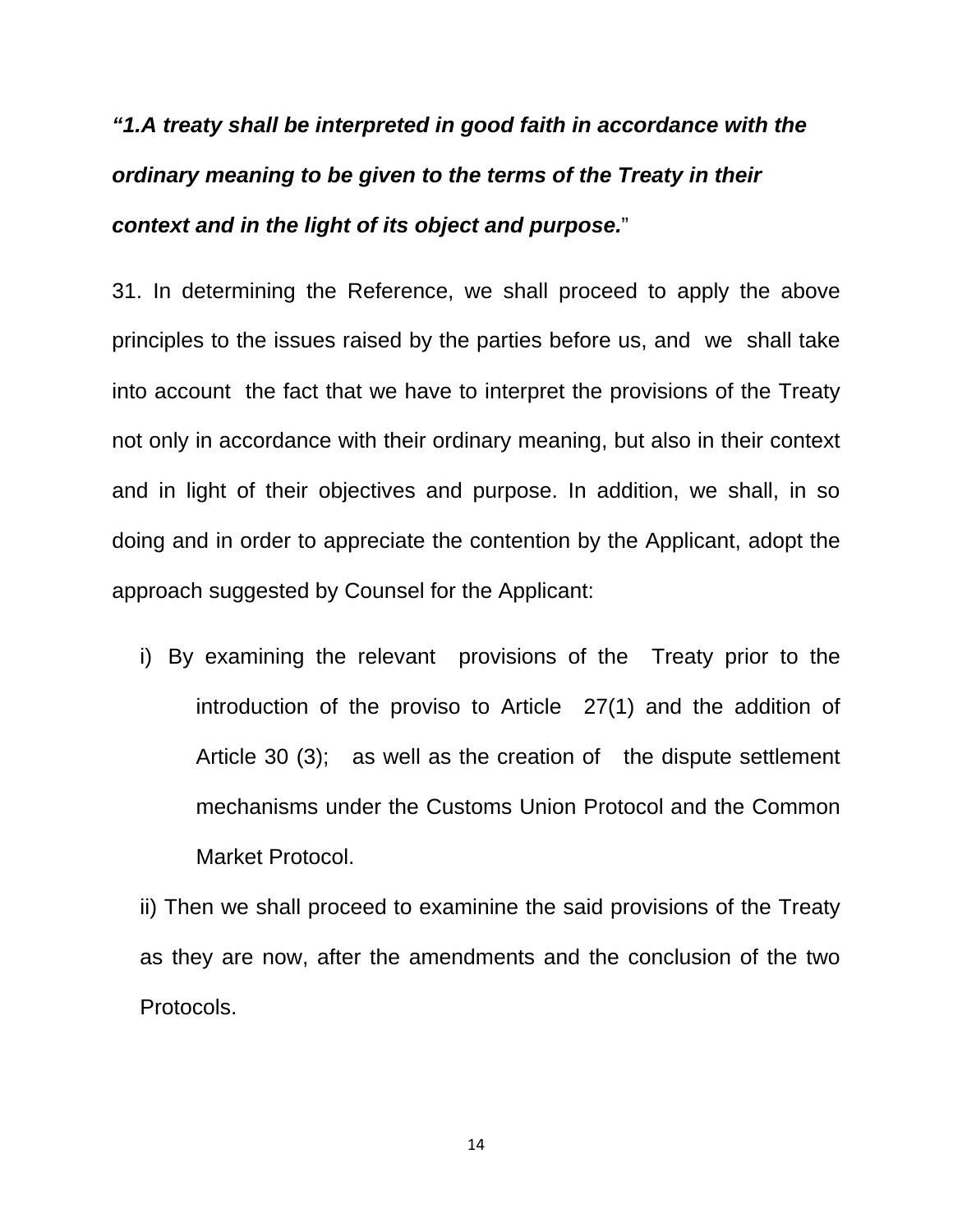#### **Issue No. 1**

# *Whether the amendment of the Treaty to introduce a proviso to Article 27 and Article 30(3) is inconsistent with and/or in contravention of Articles 5, 6, 8(1),(4),8(5),23, 33(2) and 126 of the Treaty.*

32. Under this issue, the Applicant's contention is that the proviso to Article 27(1) and Article 30(3) in so far as they grant concurrent jurisdiction to the organs of the Partner States take away the supremacy of the EACJ with regard to the interpretation of the EAC Treaty.

33. Mr. Francis Gimara, the learned Counsel for the Applicant, submitted that the Treaty establishes the EACJ as the primary dispute resolution body for the implementation of the Treaty and all protocols made thereunder. That Article 23 established the EACJ as the judicial body to ensure adherence to law in the interpretation and application of, and compliance with the Treaty. That the import of Article 23 buffered with the original Articles 27 and 30 as well as Article 33, is to avoid conflicting treaty interpretation by national courts as a crucial step in ensuring the effectiveness of Community law. That if Community law is to be effective, it must be applied uniformly throughout the Member States and the final word in its interpretation must rest with the EACJ.The clothing of the EACJ with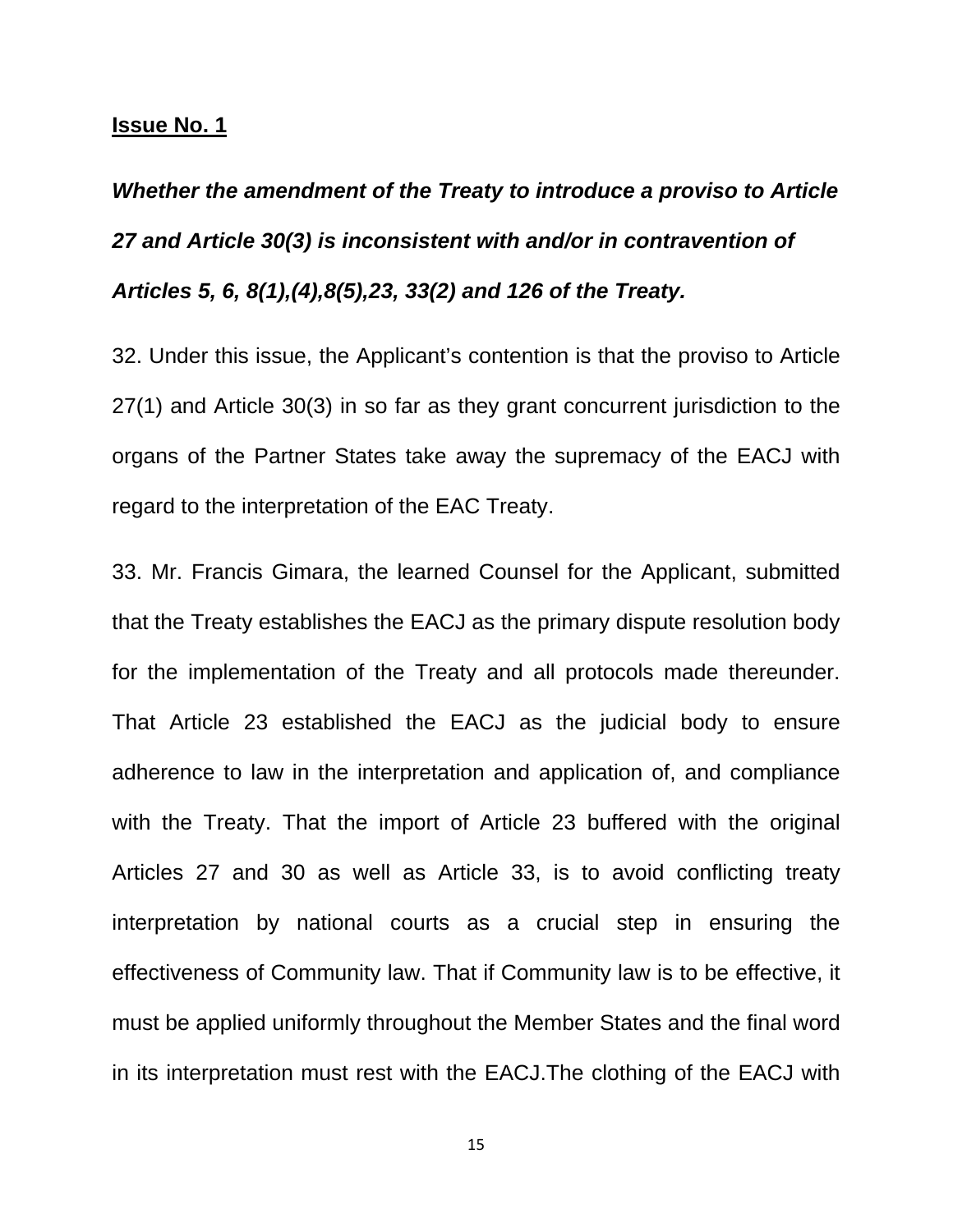original jurisdiction to determine disputes arising from the interpretation and application of the Treaty, is a natural and logical extension of the need to ensure the uniformity of the application of the Treaty provisions throughout the Member States, for it is this uniformity which promotes the stable economic environment upon which everything depends. He added that the primacy of the EACJ in Treaty interpretation can be discerned from Articles 5,6,8(1),(4) & (5), 23 and 33(2).

35. He further submitted that the nature of the legal order is supremacy of the EACJ and not equality as the proviso to Article 27(1) and Article 30(3) seem to provide. In support of his submission, he relied on excerpts from (a) **Prof. Peter Anyang' Nyongo and Others v Attorney General of Kenya and Others, EACJ Ref. No. 1 of 2006;** (b) **The East African Law Society and Others v Attorney General of Kenya, EACJ Ref. No. 3 of2007;** (c) **Costa v ENEL [1964] ECR 585**.

36. He also argued that under the Treaty, national courts at all levels are free to make references and wait for answers for questions they refer to the EACJ. That remedies and procedural rules should be scrutinized by the EACJ to ensure that they do not unduly impede the effective exercise of Community rights. If they do so, the national courts must not apply them. In this way, both the national courts and the EACJ will be working in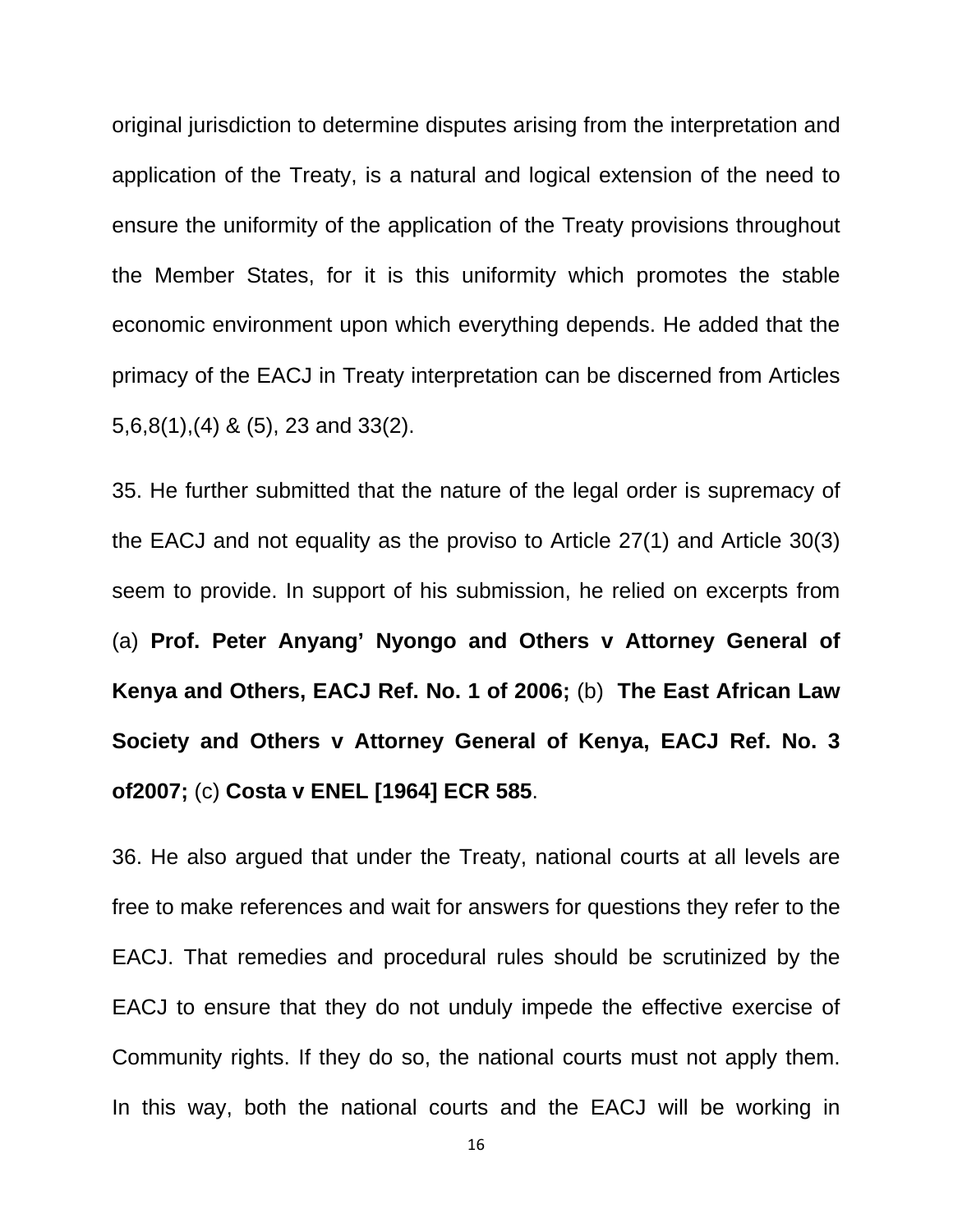conjunction, to promote that environment of stability and predictability, which investors and individuals require in order to participate fully in the integration process. In his view, the granting of concurrent jurisdiction on Treaty interpretation to national courts will detract from and diminish the essential aspect of the EACJ as the final and only body with the responsibility to interpret and apply the provisions of the Treaty.

37. He added that some aspects of the impugned amendment will have the effect of completely undermining the legal assumptions upon which the single economic space envisaged in the Treaty is based, namely, the resolution of disputes by law, legal process and above all, by an independent judiciary.

38. Lastly on this issue, Mr. Gimara submitted that even the process of amending the Treaty was found by the Court to be irregular for not being consultative enough. If wide consultations had been carried out in the manner expected by the Treaty, the proviso to Article 27(1) and Article 30(3) would never have been in the Treaty because they fundamentally contradict the harmony of intention of the framers of the Treaty expressed in 5,6,8(1),(4) & (5), 23, 27 and 33(2). He urged the Court to strike out the amendments since their foundation was weak.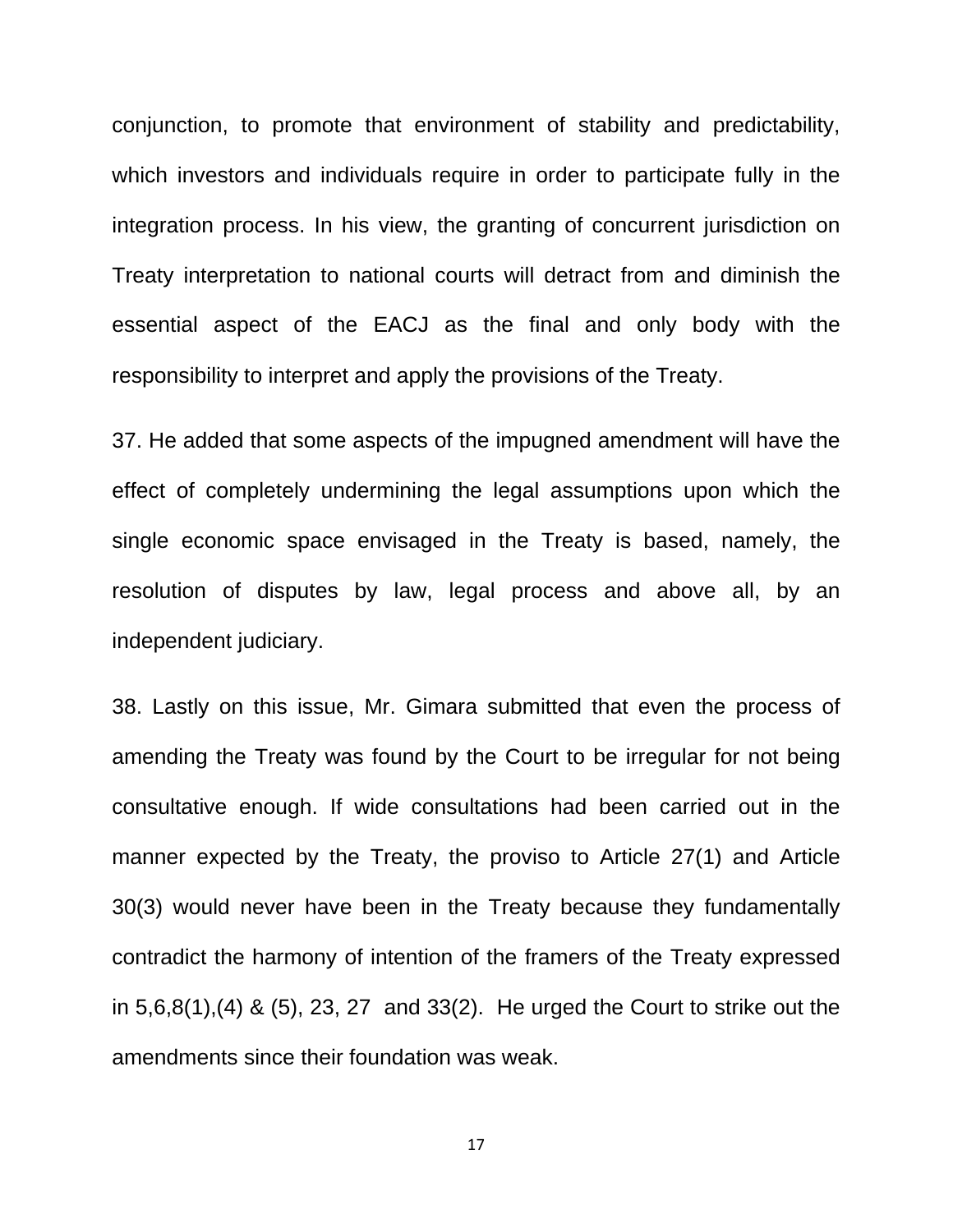39. Mr. Wilbert Kaahwa, learned Counsel to the Community, submitted that the EACJ is indeed established under Articles 23(1) and 27(1) as a judicial body to ensure adherence to law in the interpretation and application of the Treaty. He emphasized that the EACJ lacks jurisdiction in trade disputes such as those arising on application of rules of origin; ant-dumping practices; subsidies and countervailing measures; safeguard measures and dispute settlement.

40. He contended that the jurisdiction of the EACJ is not as wide as the Applicant pleads and shall only be extended after a protocol to that effect is concluded. Until then, the EACJ only has jurisdiction in ensuring adherence to the law in the interpretation of the Treaty in the following specific matters:

a) Disputes between the Community and its employees arising from the terms and conditions of employment or interpretation and application of the Staff Rules and Regulations (Article 31);

b) Disputes arising out of an arbitration clause contained in a contract or agreement, which confers such jurisdiction on the Court to which the Community or any of its institutions is a party (Article 32(a));

c) Disputes between Partner States regarding the Treaty if the dispute is submitted to it under a special Agreement (Article 32(b);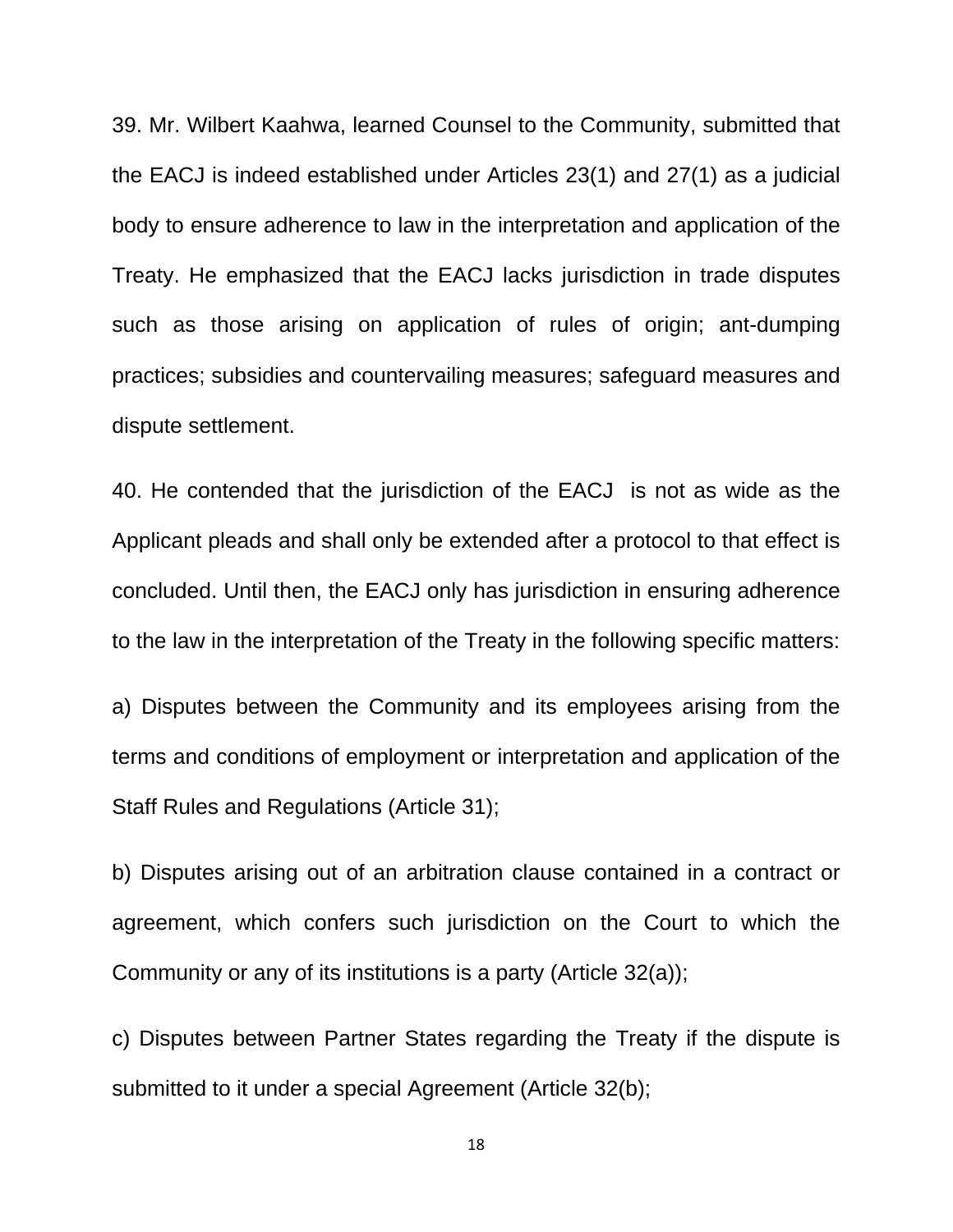d) Disputes arising out of an arbitration clause contained in a commercial contract or agreement in which the parties have conferred jurisdiction on the Court (Article 32 (c)).

41. He added that Articles 33 and 34 of the Treaty in any case, do provide for avoidance of conflict, that there is even no proof, let alone pleading, that the proviso to Article 27(1) and the introduction of Article 30(3) have adversely affected the spirit and usefulness of the two Articles.

42.Mr. Kaahwa contended that the amendment was effected in accordance with the provisions of Article 150 of the Treaty and was meant to cover a void arising out of the limited jurisdiction of the EACJ pursuant to Articles 23(1) and 27(1). The amendments thus did not take away the supremacy of the EACJ or limit / oust its jurisdiction as alleged by the Applicant. The jurisdiction remained intact. That the proviso to Article 27(1) takes into account the fact that as the EAC grows and the EACJ also grows, and before the protocol on the extended jurisdiction of the EACJ is concluded, there should not be a legal vacuum.

43. He argued that a reading of Article 27 as a whole shows that the EACJ does not have unlimited jurisdiction by the manner in which Article 27 was couched by the parties to the Treaty. That the EACJ can only exercise the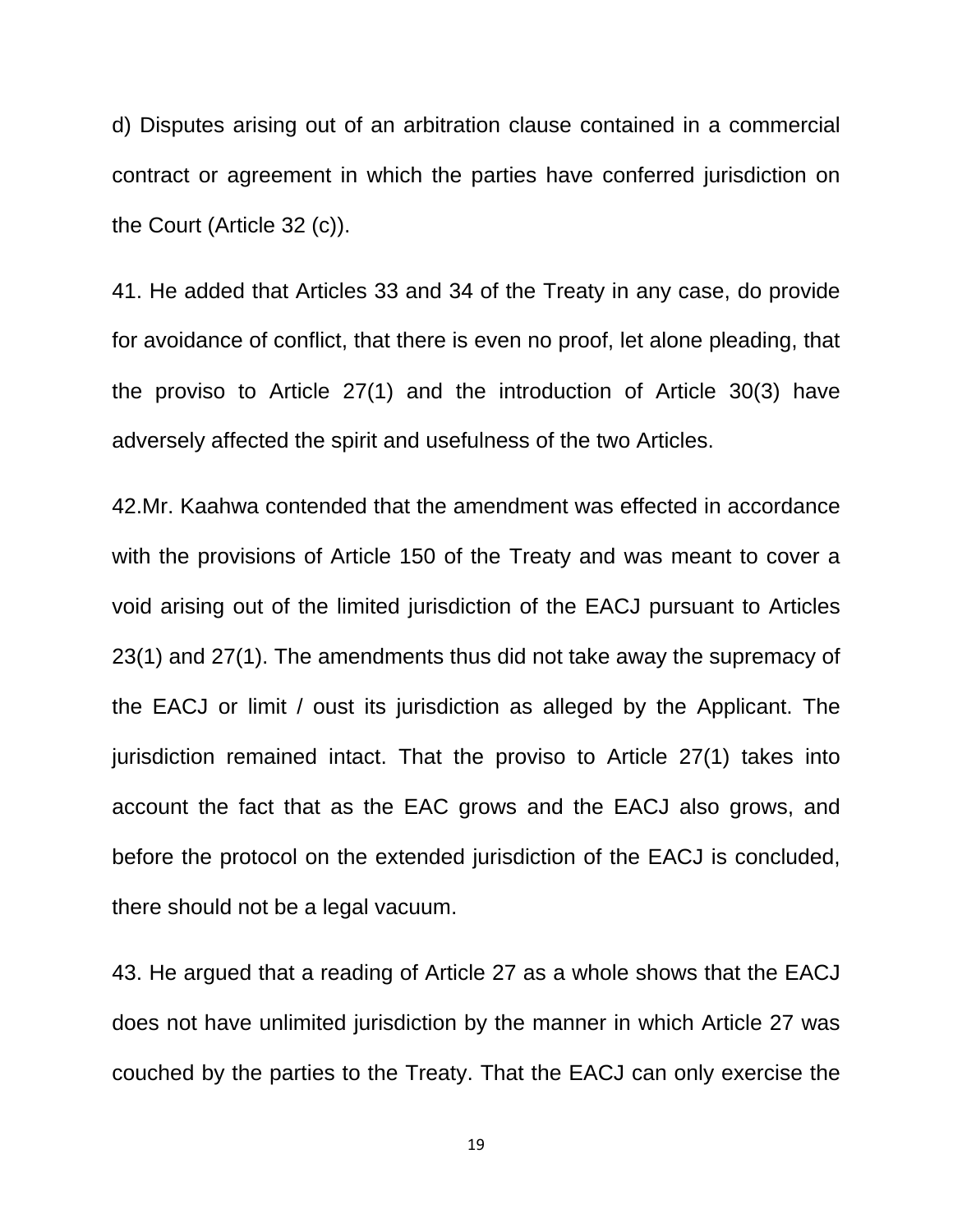jurisdiction conferred upon it by the Treaty. That the Applicant's conceptualization of *"wide jurisdiction"* and *"parallel dispute resolution"* does not have a basis in law. Further, the fact that the said proviso circumscribes the jurisdiction of the EACJ to interpret does not include the application of any such interpretation to jurisdiction conferred by the Treaty on organs of the Partner States. (See: **EACJ Appeal No.1 of 2011, The Attorney General of Kenya v Independent Medical Legal Unit** and **EACJ Appeal No. 3 of 2011, The Attorney General of the United Republic of Tanzania v the African Network for Animal Wefare, ("the ANAW"** case.**)** 

44. Regarding Article 30(3), Mr. Kaahwa again relied on the **ANAW** case (supra) and contended that the Appellate Division's reasoning in that case was that in the presence of an express provision in the Treaty which reserves jurisdiction to Partner States or their institutions, then the jurisdiction of the EACJ is automatically limited. That the introduction of Article 30(3) was effected by taking into account the circumstances of the EACJ and principally the current jurisdiction. (See**: EACJ Ref. No. 3 of 2007, The East African Law Society and Ors v The Attorney General of Kenya** read together with **ANAW.)**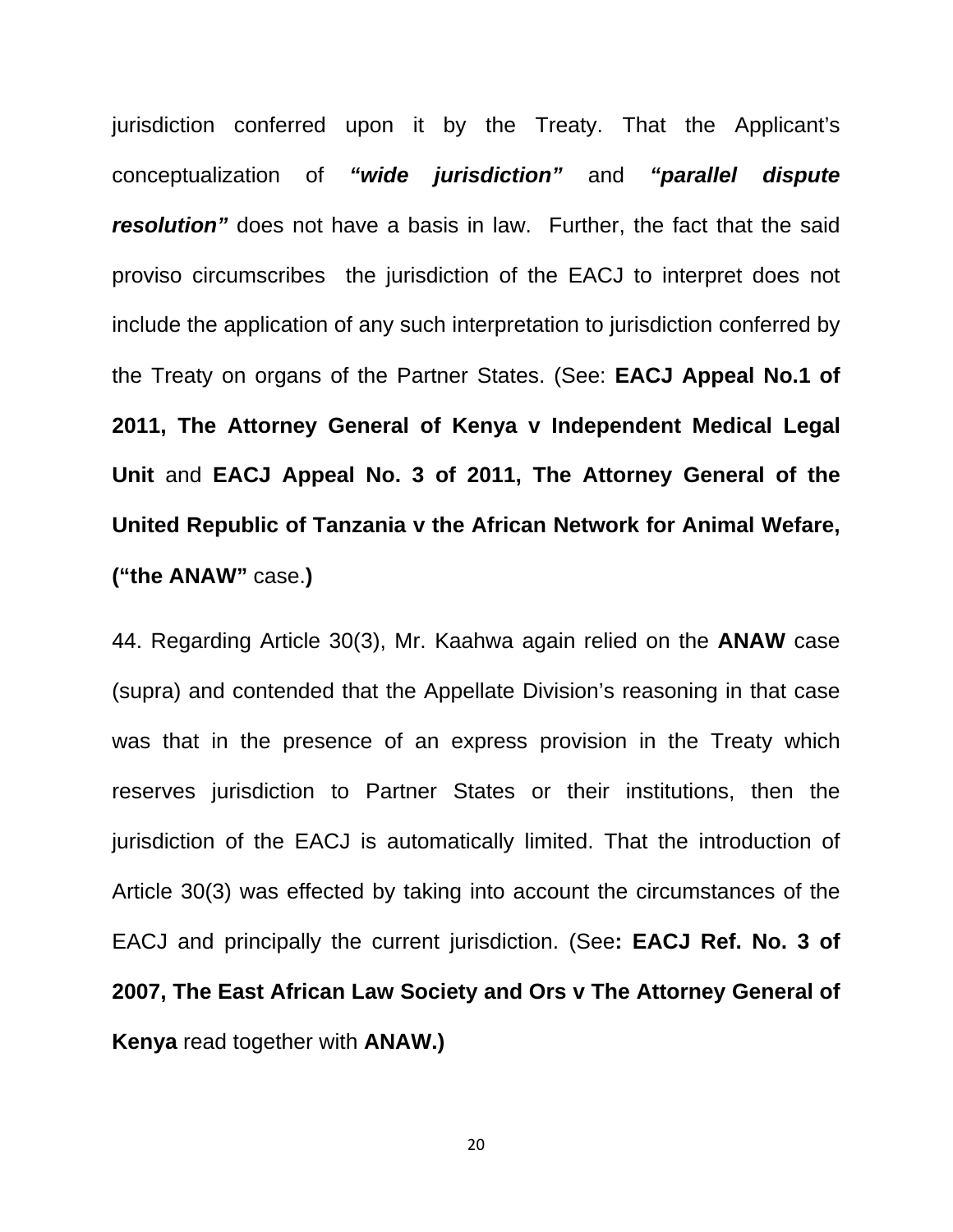45. Mr. Kaahwa also distinguished the case of **Flamino Costa v ENEL** (supra),arguing that unlike that case, this Reference does not deal with a conflict between Treaty provisions and national law.

46. Therefore, the amendments did not infringe the Treaty provisions mentioned in the Reference.

47. In his rejoinder, Mr. Gimara urged the Court in interpreting the Treaty provisions in this Reference, to also take into account the spirit of the Treaty and to ensure that the interpretation does not cause any absurdity, as was observed in the **Oils Platforms** case of the **ICJ 1993/6- Iran.** He emphasized that the purpose of Article 23 was to create the EACJ as the judicial body to ensure adherence to law in the interpretation and application of, and compliance with the Treaty.

48. Mr. Gimara disagreed with Mr. Kaahwa that there was a legal vacuum in the Treaty that necessitated the impugned amendments. He asserted that, the only legal vacuum is the deliberate delay by the Partner States in concluding the protocol to extend the jurisdiction of the EACJ under Article 27(2).

49. On the question of supremacy, Counsel submitted that the Court stated so in The **East African Law Society v The Attorney General Of Kenya,**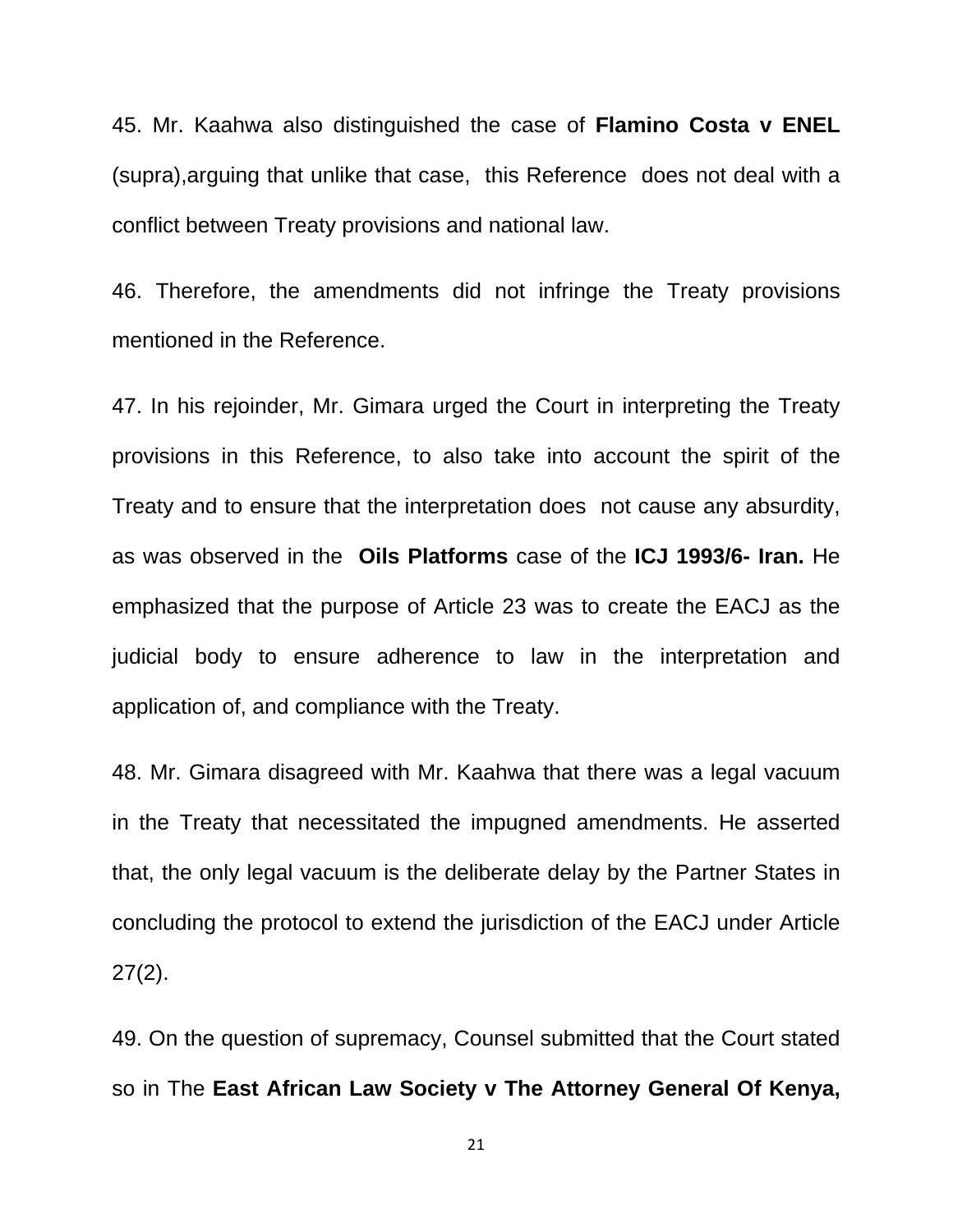**EACJ Ref. No. 3 of 2007 ,**and this is also what the **ENEL** case (supra) brings out.

50. Mr. Gimara asserted, in response to Mr. Kaahwa's reliance on **The Attorney General of Kenya v Independent Medical Legal Unit, EACJ Appeal No.1 of 2011,** that the jurisdiction of the EACJ is clearly stated by the Treaty provisions discussed above, therefore the subsequent amendments to include the proviso to Article 27(1) and the introduction of Article 30(3) are unwelcome intrusions into this jurisdiction as they contravene the Articles of the Treaty mentioned.

51. On the **ANAW** case, Mr. Gimara contended that the facts of that Reference are different from the instant one in that the Applicant is , unlike the case was in that Reference, challenging the introduction of Article 30(3) into the Treaty to deny the EACJ supreme jurisdiction. He reiterated his earlier prayers.

52. We have carefully considered the pleadings and submissions on this issue and our findings and conclusions are the following:

First, we find no dispute that the jurisdiction of this Cout as spelt out under the provisions of Articles 23 read together with the original Article 27 (1) was *"initially over the interpretation and application of this Treaty".*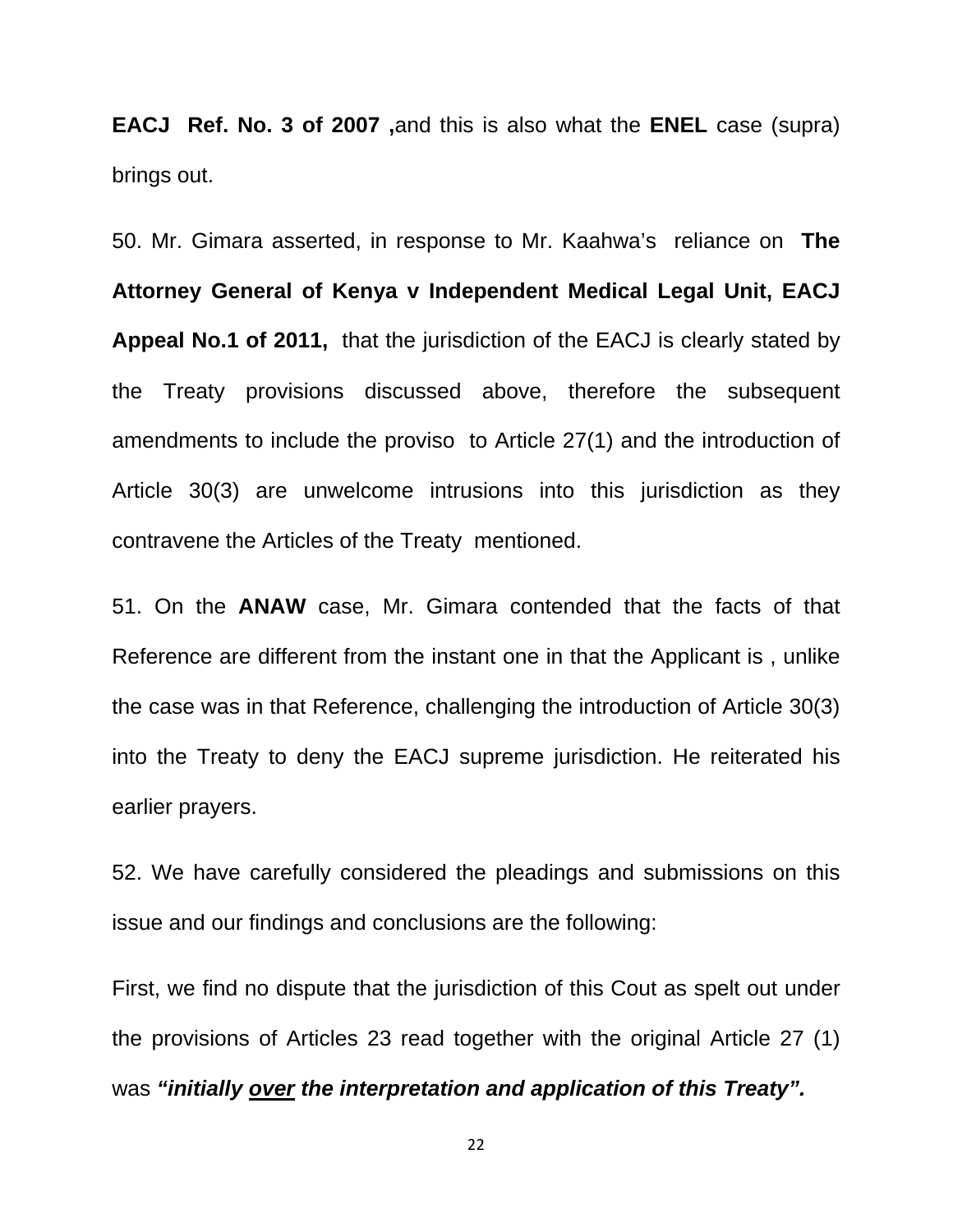The use of the word *"over"*, in Article 27(1), by the framers of the Treaty is in our view, not an afterthought. We think that it was deliberately and carefully chosen to mean "supremacy" in matters of the interpretation and application of the Treaty by the EACJ, the only judicial organ of the Community under the Treaty. It should also be noted that Article 23 is a fundamental Article of the Treaty which creates the EACJ as one of the organs of the Community under the Treaty, in the same way the other organs such as the East African Legislative Assembly (EALA), are created.

53. Notwithstanding this clear provision of the Treaty, we note that although the EACJ had the primacy and supremacy over the interpretation of the Treaty, Article 33 of the Treaty, which is entitled *"Jurisdiction of* **National Courts",** indicates that national courts also had some form of jurisdiction in interpretation of the Treaty even before the impugned amendments. Nevertheless, the issue was explained by the Court in the celebrated authority of **Professor Anyang' Nyongo and Others vs The Attorney General of Kenya and Others, EAC Ref. No. 1 of 2006** at page 20 of the judgment where the Court observed that:

*"Under* **Article** *33(2), the Treaty obliquely envisages interpretation of the Treaty provisions by national courts. H***owever,** *reading the pertinent provisions with Article 34, leaves no doubt about the*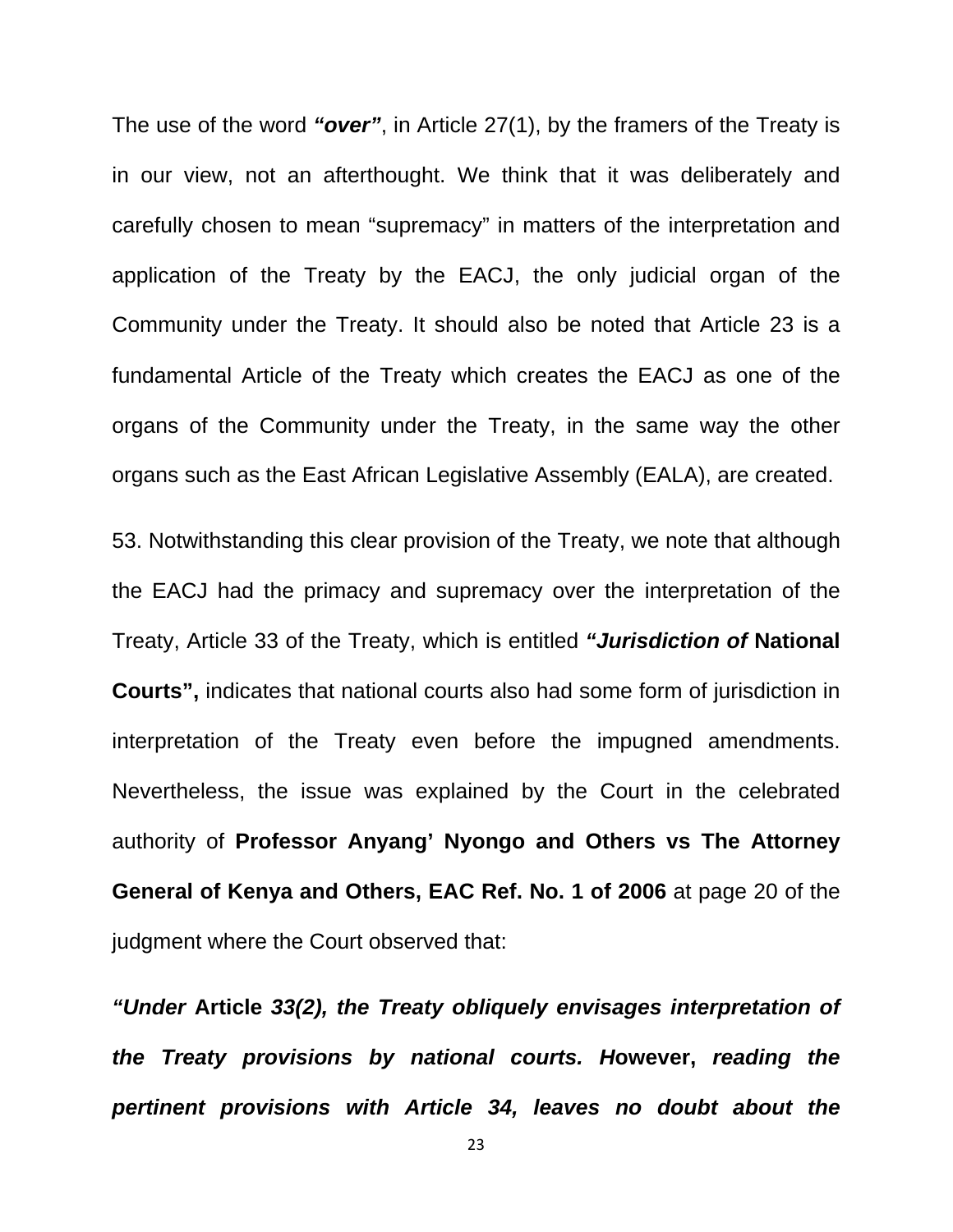*primacy if not the supremacy of this Court's jurisdiction over the interpretation of provisions of the Treaty."* 

54. For clarity, it is useful to reproduce the two Articles in full. Article 33 provides as follows:

**"1***.Except where jurisdiction is conferred on the Court by the Treaty, disputes in which the Community is a party shall not on that ground alone, be excluded from the jurisdiction of the national courts of the Partner States.* 

*2.Decisions of the Court on the interpretation and application of this Treaty shall have precedence over the decisions of the national courts on a similar issue."* (Underlining is supplied for emphasis).

Article 34 reads:

*" When a question is raised before a national court or tribunal of a partner state concerning the interpretation or application of this Treaty or the validity of the regulations, directives, decisions or actions of the Community, that court or tribunal shall, if it considers that the ruling is necessary to enable it to give judgment, request the Court to give a preliminary ruling on the question."*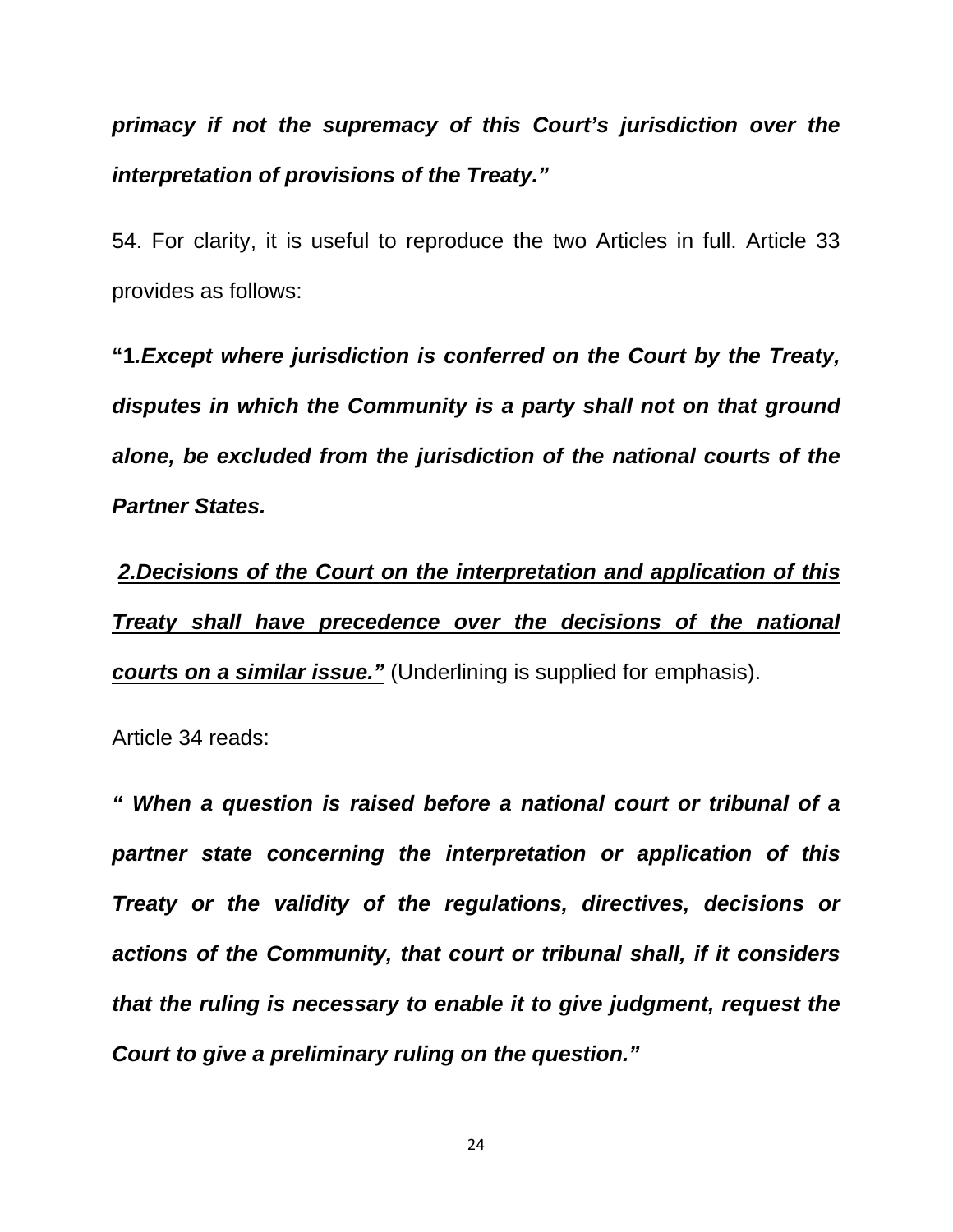55. To that extent, we find that the jurisdiction of the EACJ was, prior to the impugned amendments, wide and unlimited as Counsel for the Applicant has submitted.

56.On the other hand, we find that after the introduction of the amendments, the jurisdiction of the EACJ is limited because, one, under the proviso to Article 27(1), the Court's jurisdiction now excludes matters:

## "….*where jurisdiction is conferred by the Treaty on organs of Partner States."*

This means that under the Treaty, jurisdiction can now be conferred on organs of the of the Partner States, yet the *"organs"* of Partner States are not defined in the Treaty. The proviso is therefore vague and inconsistent with the provisions of the Treaty. It also means that, Community law can be applied in the Partner States without any supervision by the judicial organ of the Community, namely, the EACJ. Therefore, this act alone flies in the face of Articles 23 and 27.

Two, under Article 30(3), the jurisdiction of the EACJ is now excluded:

*"where an Act, regulation, directive, decision or action has been reserved under this Treaty to an institution of a Partner State."*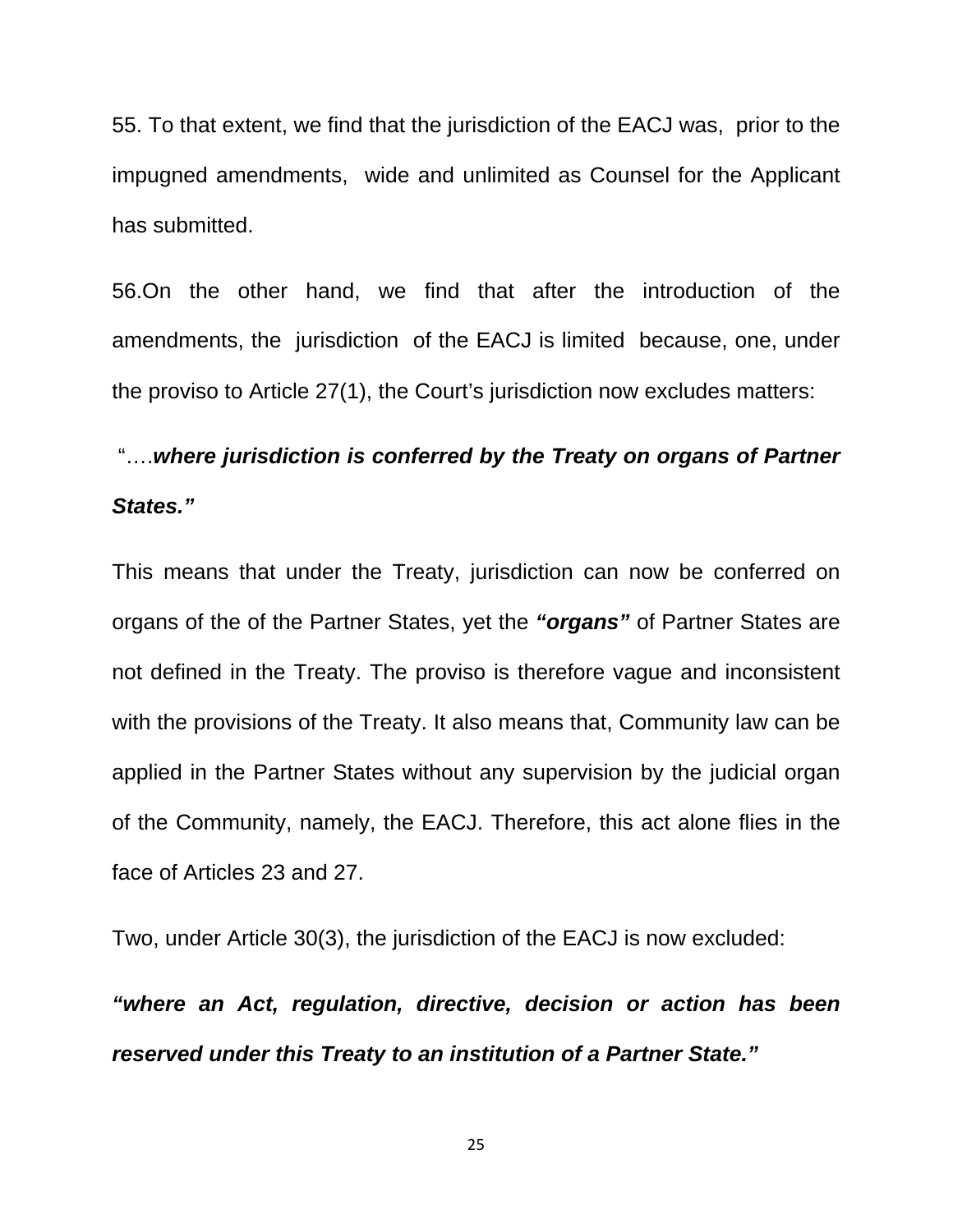The same argument applies to this amendment. It is not only vague, but it means an institution of a Partner State can interpret the Treaty as the EACJ sits idly by.

57. It is, therefore, clear from the foregoing that although the impugned amendments did not take away or oust the jurisdiction of the EACJ, they undermined the supremacy of the EACJ as the judicial body whose responsibility is to ensure adherence to law in the interpretation of the Treaty as per Article 23. It is thus our humble view that the greatest caution and restraint ought to have been exercised by the Partner States in introducing the impugned amendments because the dream of the framers of the Treaty was clearly that the interpretation of the Treaty was to be a preserve of the Community's judicial body, namely, the EACJ.

58. We further do not share the view of the Respondent's Counsel on the legal vacuum that purportedly necessitated the kind of amendment that was introduced under Articles 27(1) and 30. We instead agree with Applicant's counsel that the legal vacuum was created by the delay in concluding the protocol for the extended jurisdiction of the EACJ, and the amendments did not fill the same. To that extent, it is safe to conclude that the act of amending the Treaty in Article 27(2) and 30(3) is actually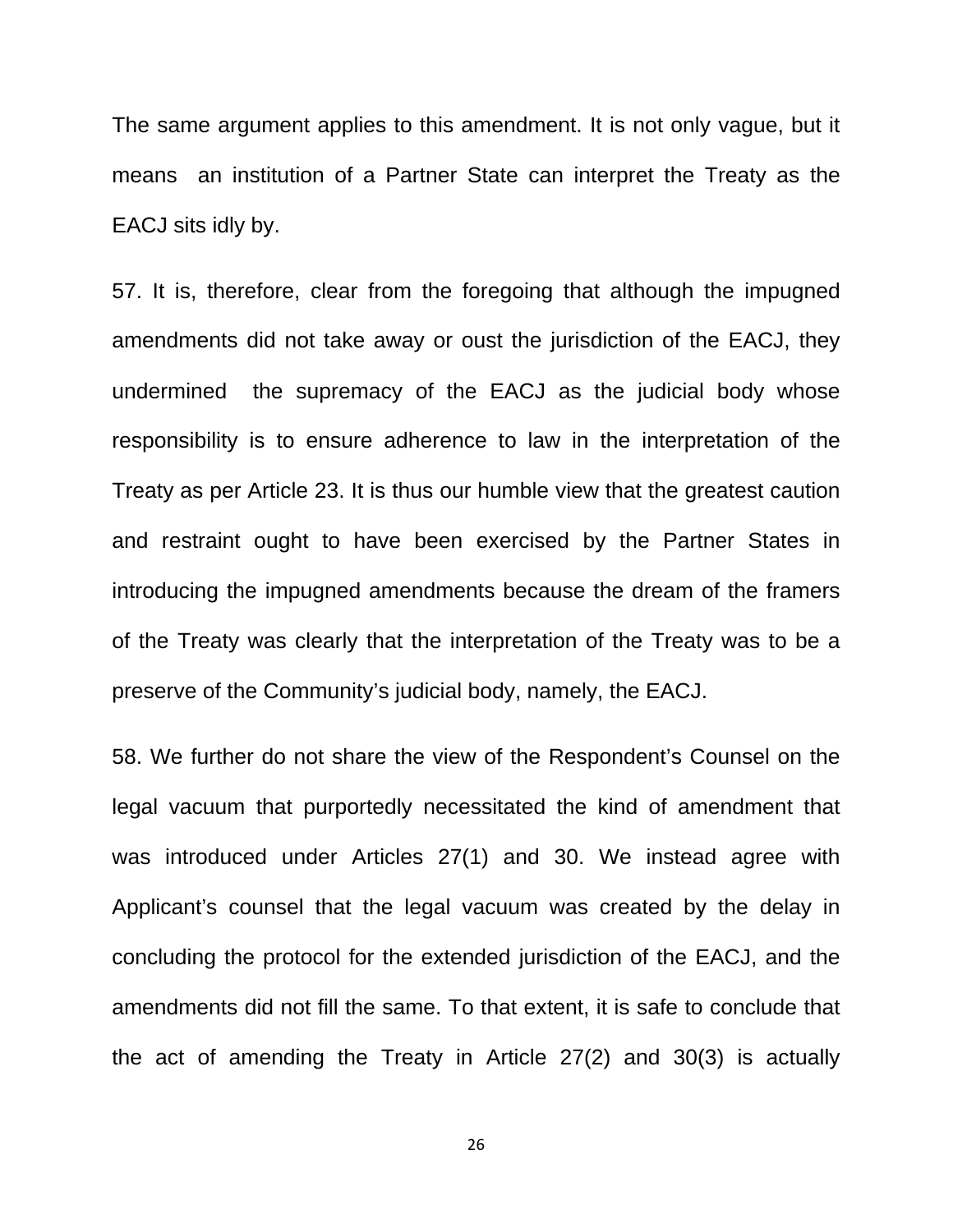inconsistent with the Treaty, since it was retrogressive and did not fill the vacuum created by Article 27(2).

59. It also our finding that the amendment to Article 27(1) created a window for the amendment of the Treaty or conclusion of protocols conferring the jurisdiction to interpret the Treaty on organs of Partner States to the exclusion of the EACJ. The amendment to Article 30(3) indicates that an institution of a Partner State can now handle references brought by legal or natural persons directly, under Article 30 of the Treaty, if such jurisdiction is conferred on it by a Partner State. There is no doubt in our minds that this is likely to undermine the jurisdiction of the EACJ, since the EACJ will be powerless over such institutions. It is thus inconsistent with the object and the spirit of the Treaty in the Articles mentioned in this Reference.

60. Another argument by Mr. Kaahwa is that there is no pleading let alone proof by the Applicant, that the impugned amendments have adversely affected the spirit and usefulness of Articles 33 and 34. This argument is untenable, with due respect to the learned Counsel.

61. It should not also be a consolation because, in a situation where the impugned amendments now empower the five Partner States to confer on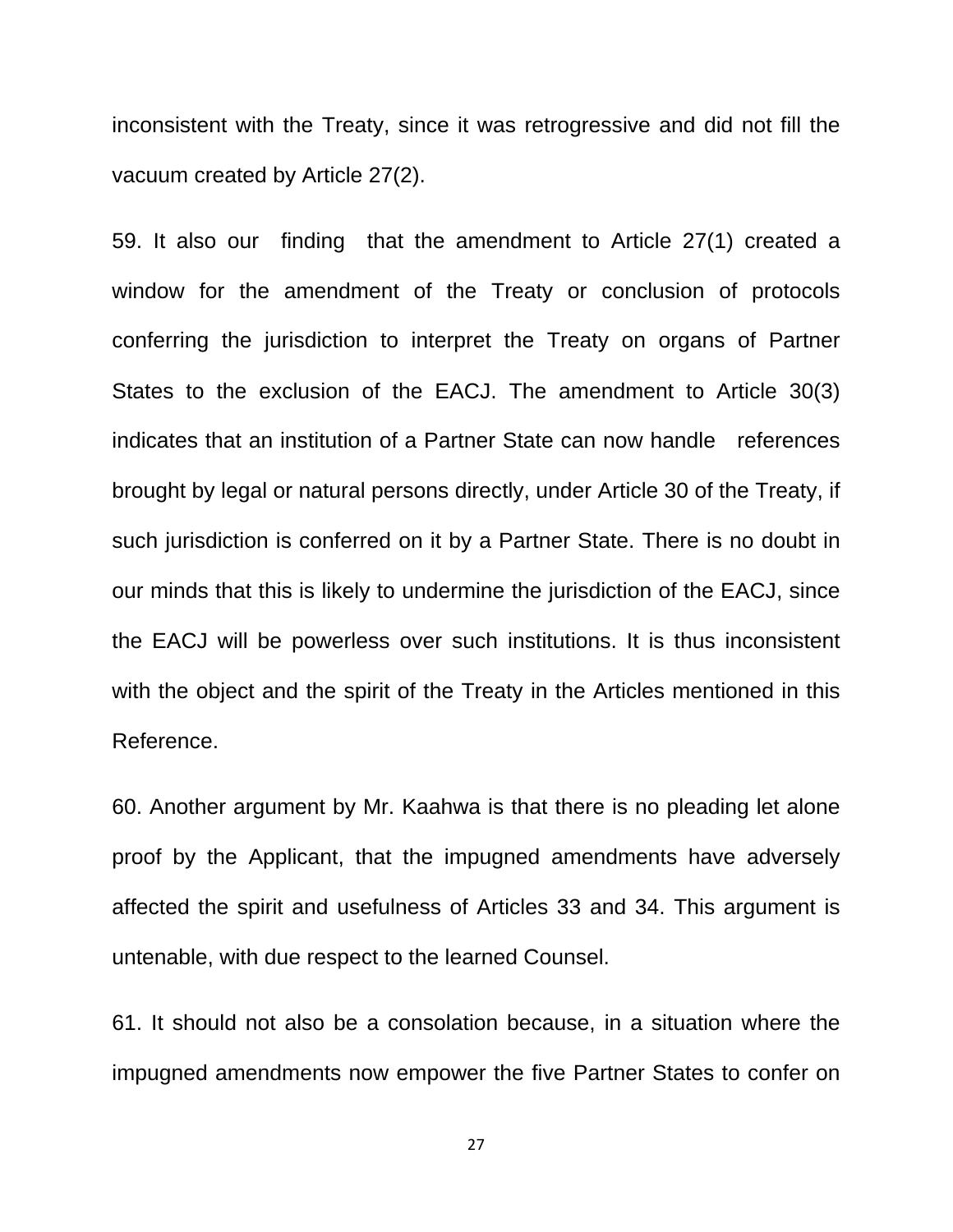their various national organs and institutions jurisdiction to interpret the Treaty, surely, the fear that these amendments are likely to lead to the issuing of conflicting decisions among themselves, let alone with the EACJ, cannot be farfetched. Moreover, the situation is bound to be compounded, since there is a high possibility of an increase in the number of Partner States of the Community in future when the other neighbouring countries in the East African Region join the Community. In the **Costa vs. ENEL** case (supra), the ECJ noted that:

**"***The executive force of the Community law cannot vary from one state to another in deference to subsequent domestic laws without jeopardizing the attainment of the objectives of the Treaty…"* 

We agree.

62. We note that the purpose of Articles 33(2) and 34 reproduced earlier on is to, inter alia, ensure uniform interpretation and avoid conflicting decisions and uncertainty in the interpretation of the Treaty. However, the effect of the two amendments is likely to defeat or diminish the attainment of the above purpose, since the Partner States will now be in a position to confer jurisdiction directly to those organs and institutions, because of the impugned amendments. Additionally, the national courts will no longer have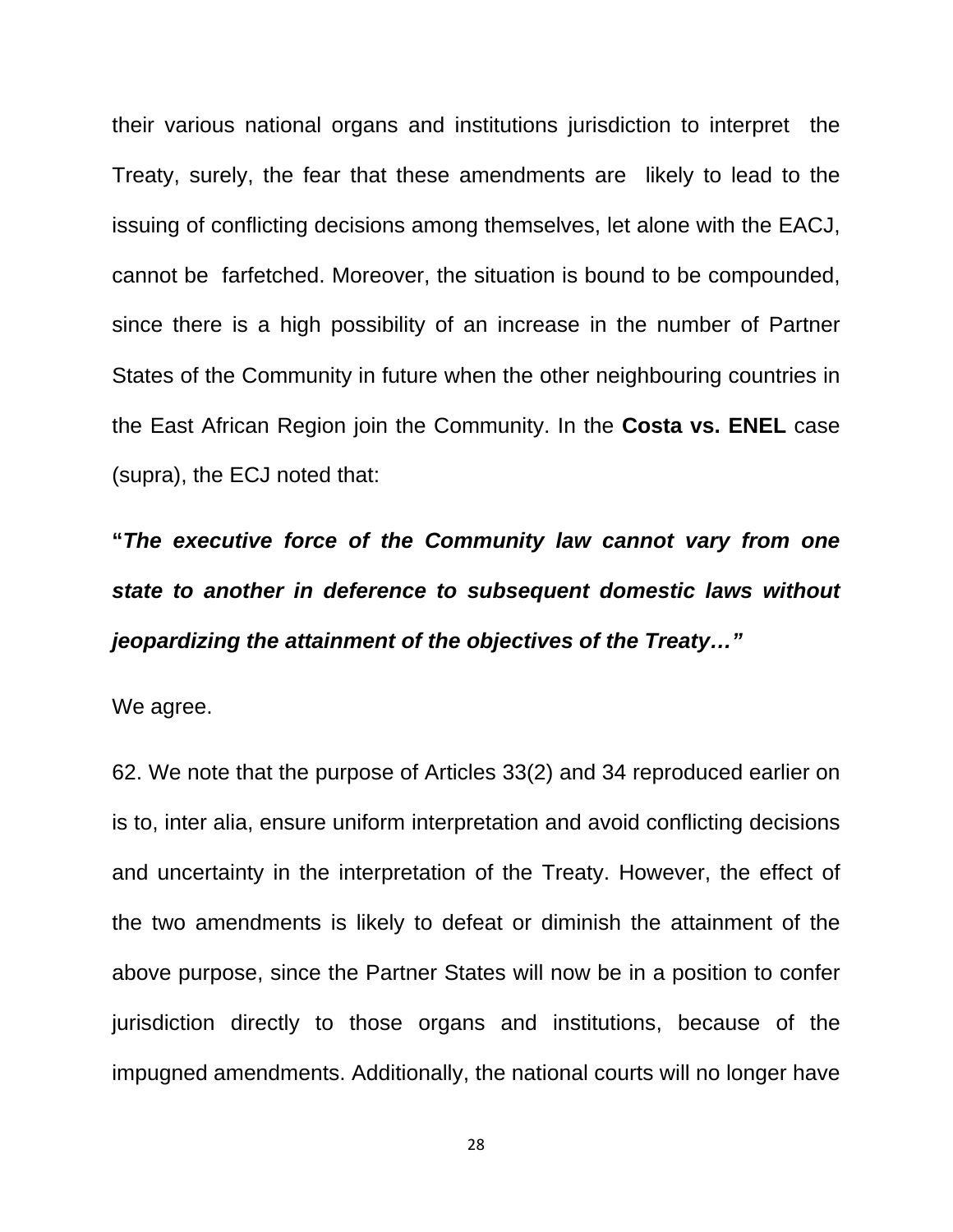to refer all question to the EACJ for Preliminary Ruling under Article 34, once they have been clothed with jurisdiction over certain matters under the proviso to Article 27, further undermining the jurisdiction of the EACJ.

62.The claim by the Applicant that the implementation of the amendments is likely to undermine the objectives of the Treaty, in particular Articles 5 and 6 are not fanciful either. This is because, despite the undertaking by the Partner States under Article 27(2) that:

 *"2. The Court shall have such other original, appellate, human rights and other jurisdiction as will be determined by the Council at a suitable date. To this end, the Partner States shall conclude a protocol to operationalise the extended jurisdiction."* 

63. It is in the public domain that, although, the Partner States made that undertaking on  $30<sup>th</sup>$  November, 1999, when they signed the Treaty, todate, the Partner States have not concluded the Protocol for the extended jurisdiction of the Court. Instead of that, the Partner States came up with the impugned amendments, which have the contrary effect of undermining, as opposed to extending the jurisdiction of the Court, in clear breach of the objectives of the Treaty.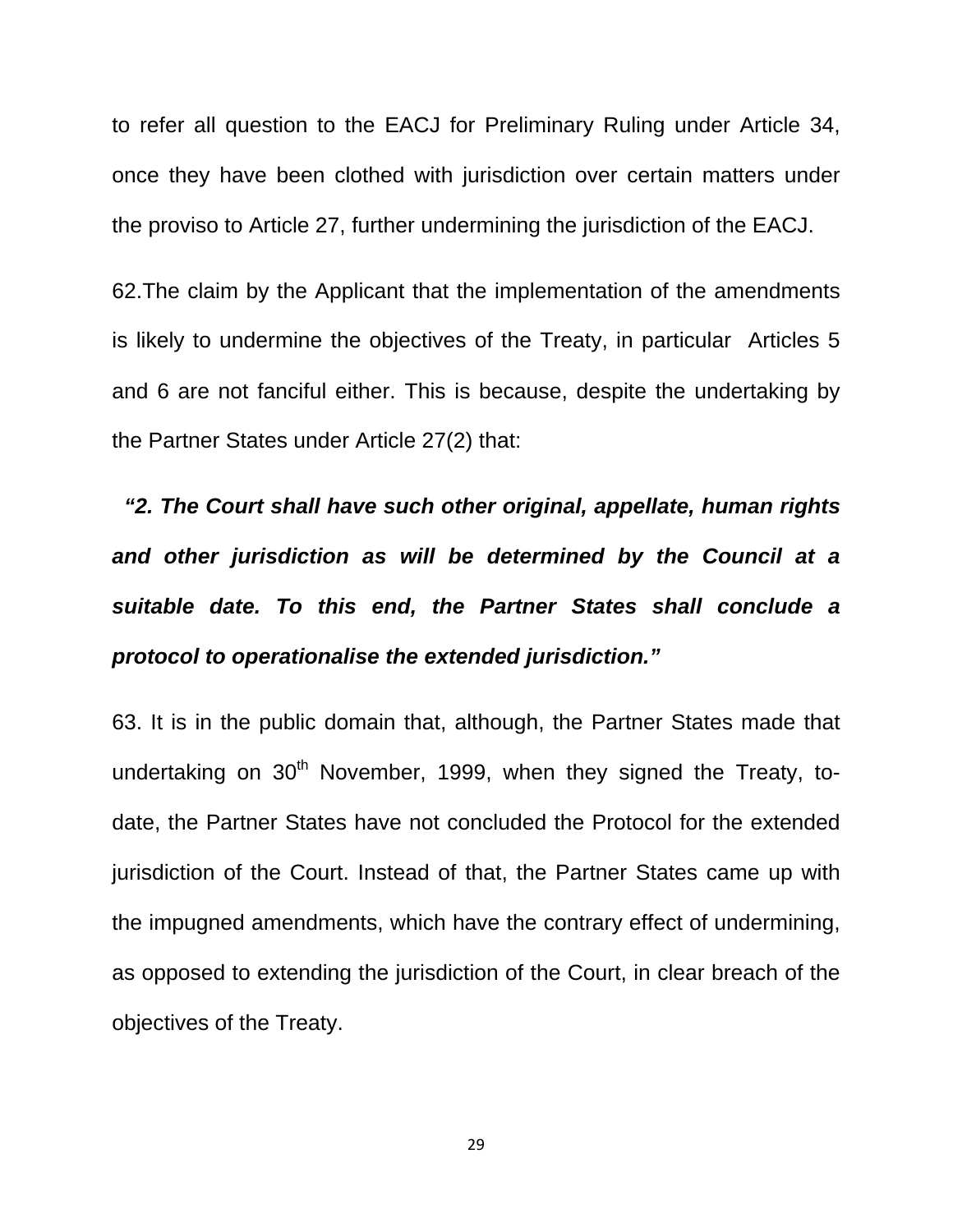64. In **Hon. Sitenda Sebalu v The Secretary General of the EAC, EACJ Ref. No. 1 of 2010,** this Court took was alive to this fact and noted that,:

 "…*the issue of extended jurisdiction of the EACJ did not come as an afterthought. It was acknowledged as an important complement of the Court right at the inception of the Community, the Court being recognized as a vital component of good governance which the Community Partner States undertook to abide by as Article 27(2) of the Treaty clearly demonstrates."* 

The Court held, inter alia, that:

*" The delay in extending the jurisdiction of the Court not only holds back and frustrates the conclusion of the Protocol but also jeopardizes the achievement of the objectives and implementation of the Treaty and amounts to an infringement of Article 8(1) ( c ) of the Treaty and contravenes the principles of good governance as stipulated by Article 6 of the Treaty".* 

We share the same view.

65. Further, Mr. Owoko in paragraph 7 of his affidavit, deponed that the amendments were done without adequate consultation, according to information from his lawyers. We found no rebuttal to this statement in the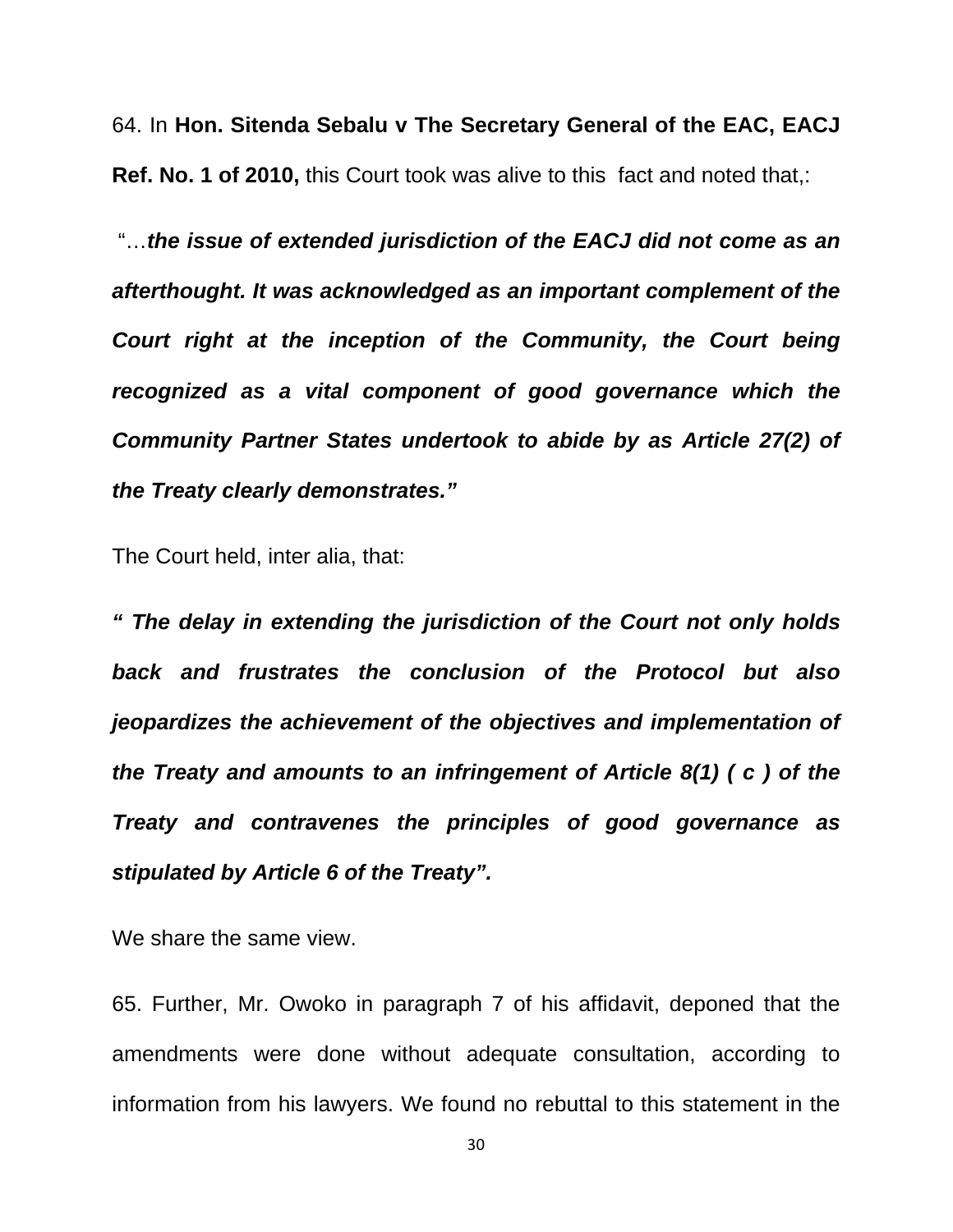affidavit of Mr. Rotich referred to earlier on in this judgment. Rule 43 of the Rules of the Rules of this Court provides that:

*"1. Any allegation of fact made by a party in a pleading shall be deemed to be admitted by the opposite party unless it is denied by the opposing party in the pleading.* 

*2. A denial shall be made either by specific denial or by a statement of non-admission and either expressly or by necessary implication.* 

*3. Every allegation of fact made in a pleading which is not admitted by the opposite party shall be specifically denied by that party; and a general denial or a general statement of non-admission of such allegation shall not be sufficient denial."* 

We would have expected the Respondent to tender evidence showing that the process of amending Articles 27and 30 was a consultative one and in accordance with Article 150. If such records exist, this was the time to scrutinize them. None was availed to us.

66. It is, therefore, justified for this Court to conclude that the amendments were actually made without adequate consultation; which is in itself, an infringement of one of the operational principles that are supposed to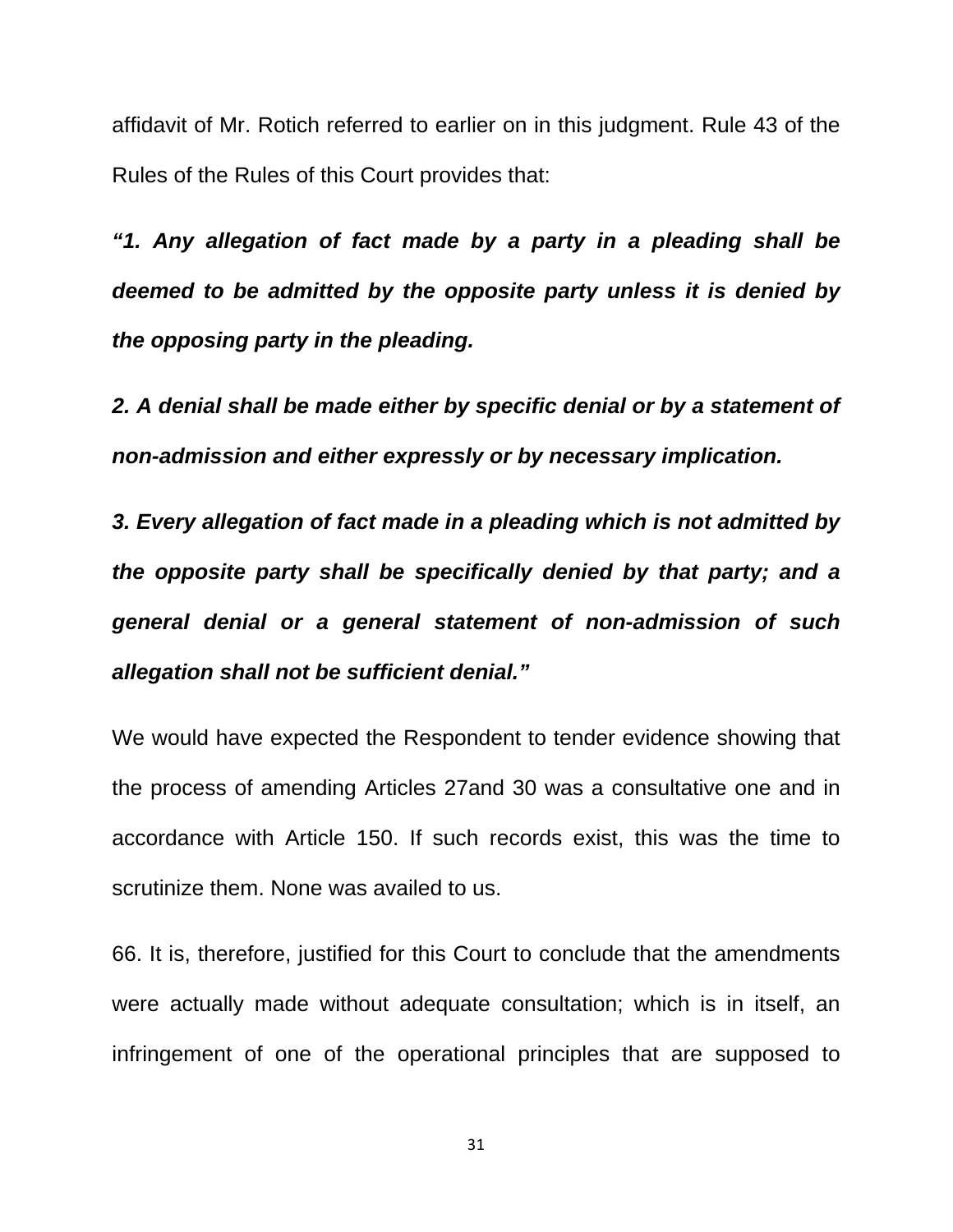govern the objectives of the Community set out under Article 7 of the Treaty, namely, a *"people-centered*" cooperation.

67. Further still on this point, in the **East African Law Society & Others v Attorney General of Kenya & Others, EACJ Ref. No. 3 of 2007**, the Court held at page 42 of the judgment that :

*"The lack of people's participation in the impugned amendment process was inconsistent with the spirit and the intendment of the Treaty in general, and that in particular, it constituted infringement of the principles and provisions of Article 5(3) and 7(1) (a)."* 

68. In concluding this issue, we would like to echo the statement by the Court in the **East African Law Society (supra)** that:

*"1. By the provisions under Articles 23, 33(2) and 34, the Treaty established the principle of overall supremacy of the Court over the interpretation and application of the Treaty, to ensure harmony and certainty. The new* 

 *(a) proviso to Article 27; and* 

 *(b) paragraph 3 of Article 30;*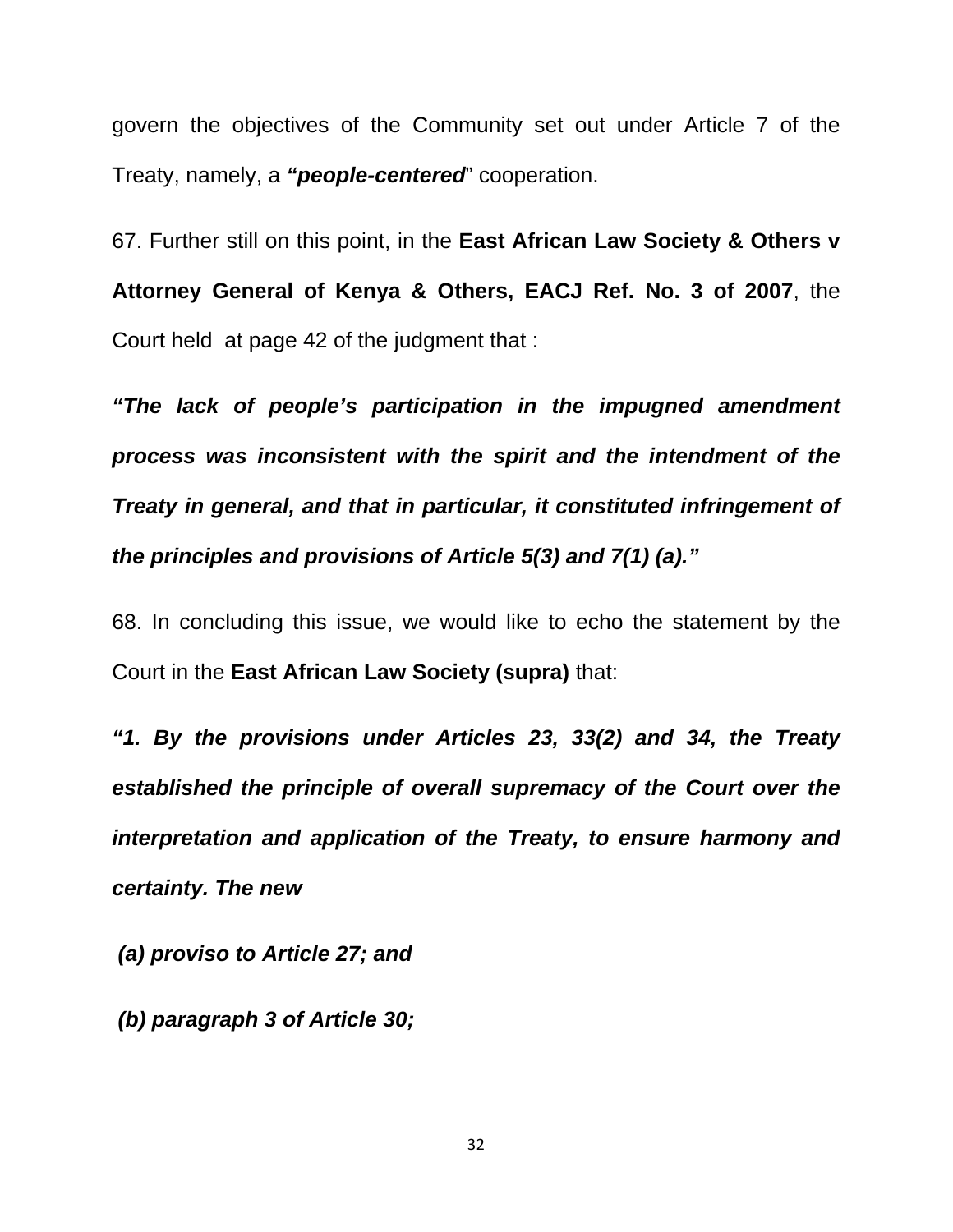*have the effect of compromising that principle and/or contradicting the main provision. It should be appreciated that the question of what "the Treaty reserves for a Partner States" is a provision of the Treaty and a matter that ought to be determined harmoniously and with certainty. If left as amended, the provisions are likely to lead to conflicting interpretations of the Treaty by national courts of the Partner States. ……………………………………………………………………* 

*We strongly recommend that the said amendments be revisited at the earliest opportunity of reviewing the Treaty".* (underlining is supplied for emphasis).

We need not say more.

#### **Issue No. 2.**

*Whether the Customs Union Protocol and the Common Market Protocol in as far as they do not grant the EACJ jurisdiction of handling disputes arising from the implementation of the Protocols infringe Articles 5, 6, 8(1), (4), (5), 23, 27(1),30(1) , 33 (2) and 126 of the Treaty.* 

69. The cause of disagreement under this issue as can be discerned from the pleadings and submissions on record as being: (a) whether the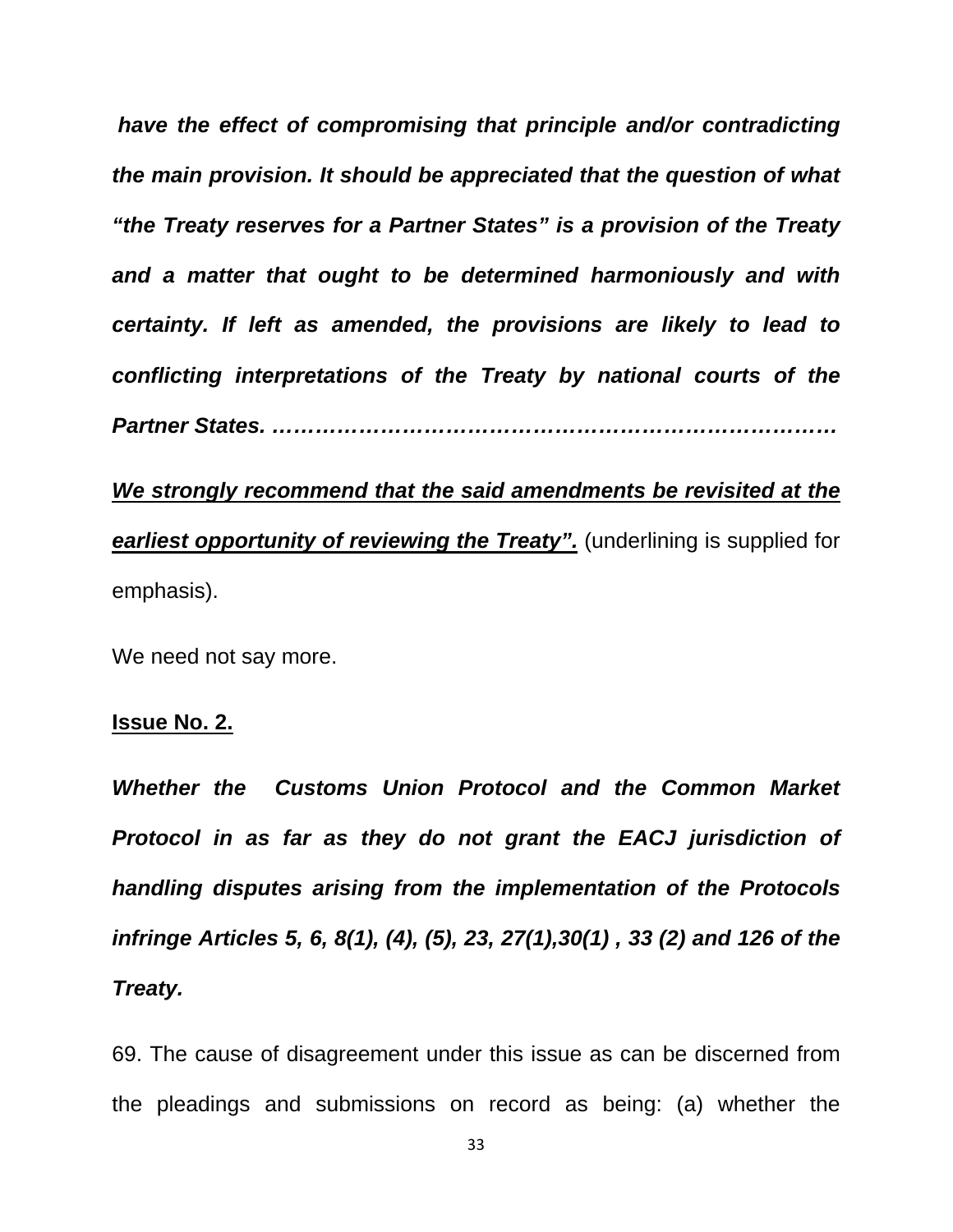Protocols do not grant or oust the jurisdiction of the Court from handling disputes there under; and (b) if so, whether they infringe the provisions of the Treaty mentioned.

70. The starting point, in our view, is the provision of the Treaty under which the Protocols were concluded. It is not in dispute that they were concluded under Article 151(1) of the Treaty, which provides that, the Partner States:

*"1. shall conclude such Protocols as may be necessary in each area of cooperation which shall spell out the objectives and scope of and institutional mechanisms for cooperation and integration."* 

The Partner States were thus well within their rights to conclude the said Protocols.

71. Article 151(4) of the Treaty goes further to provide that:

# *"4. The Annexes and Protocols to this Treaty shall form an integral part of this Treaty."*

It follows from the above provision of the Treaty, therefore, that the Customs Union Protocol and the Common Market Protocols are now integral parts of the Treaty. Article 33(2) establishes the supremacy of the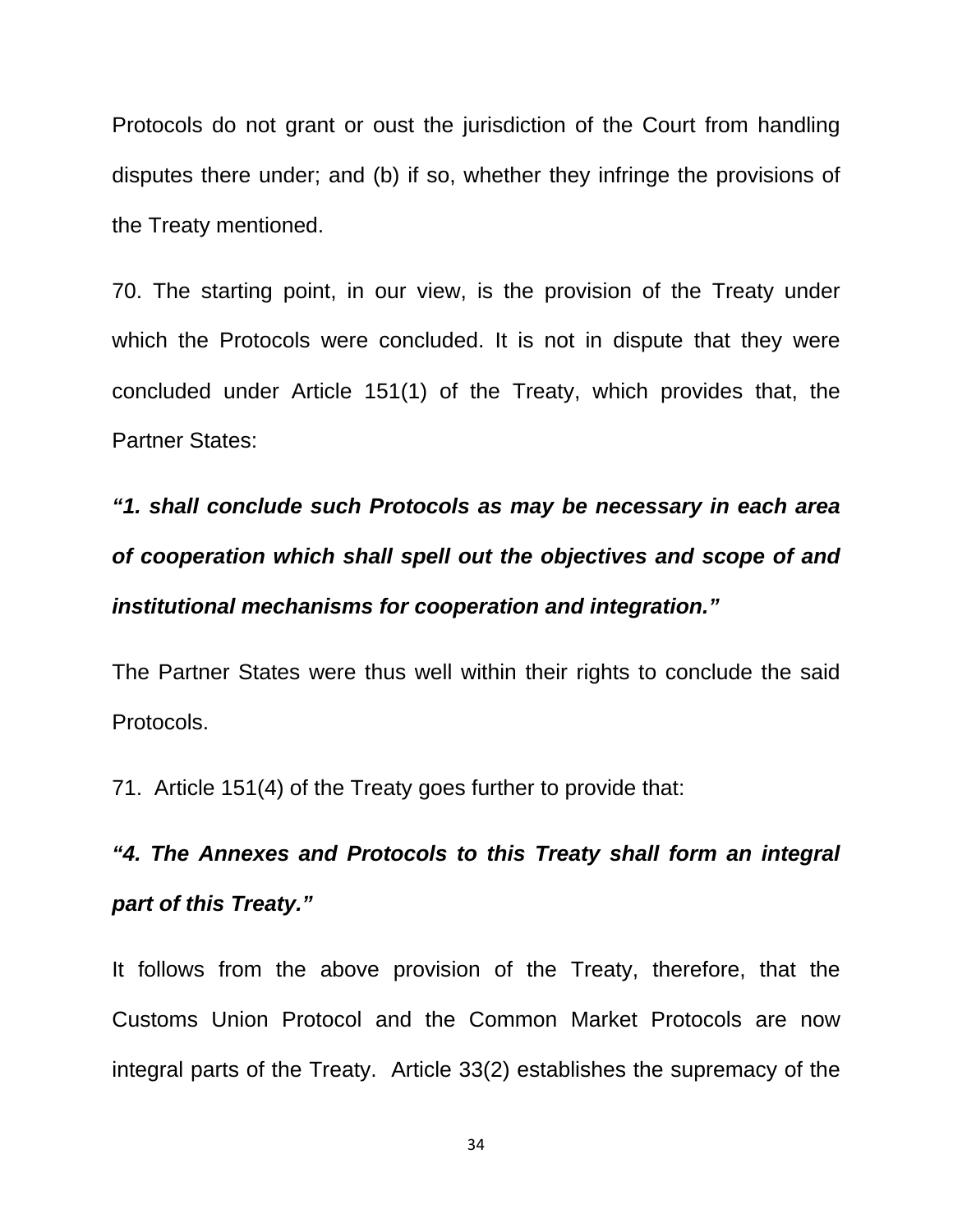decisions of the Court on questions of interpretation and application of the Treaty. Article 38(1) further provides that disputes concerning the interpretation or the application of the Treaty shall not be subjected to any method of dispute settlement other than those provided in the Treaty. In the interpretation provisions, Article 1 provides that: **"Treaty"** means "this Treaty for the Establishment of the East African Community and Annexes and Protocols thereto." In the same article, **"Protocol"** means any "agreement that supplements, amends or qualifies this Treaty."

72. This means that the Court has the role and jurisdiction to interpret and apply the provisions of the two Protocols as well, pursuant to the Court's jurisdiction under Articles 23 read together with Article 27 (1) of the Treaty. Consequently, the answer to question (a) above is that the provisions of the protocols did not oust the jurisdiction of the EACJ from handling disputes arising from the implementation of the said Protocols.

73. We are fortified in this conclusion from the law that jurisdiction is a creature of statute and can only be removed by an express provision of the law. According to **The Dictionary of Words and Phrases Legally Defined (edited** by John B. Saunders, **2nd Edition, and Volume 3 at p. 113)** relied on by Mr. Kaahwa**, "***jurisdiction "* means: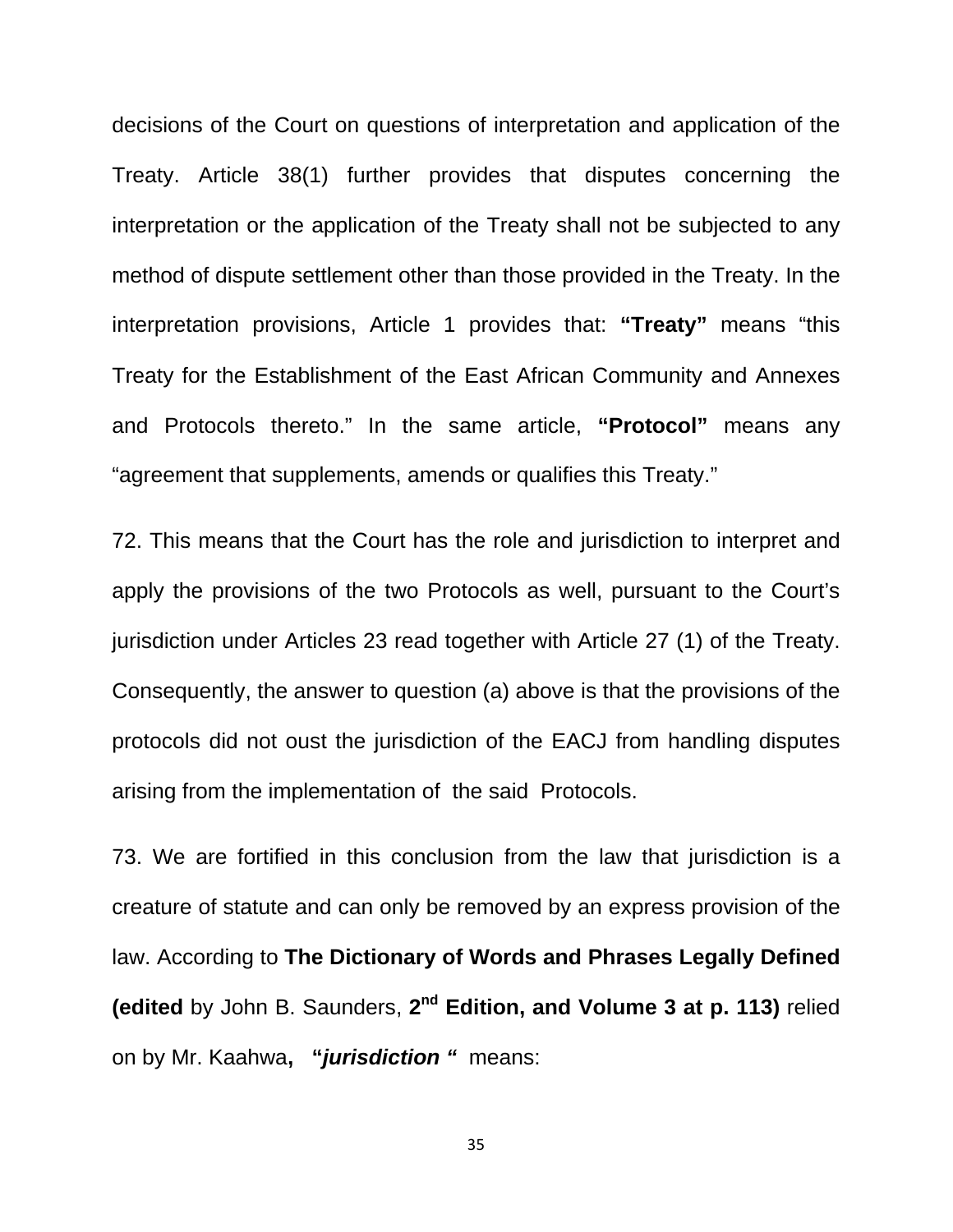"*The authority which a court has to determine matters that are litigated before it or to take cognizance of matters presented in a formal way for its decision. The limits of this authority are imposed by statute, charter or commission under which the court is constituted, and may be extended or restricted by like means."* ( the underlining is provided).

74. As submitted by Mr. Kaahwa, this power of a court to hear and decide a case was emphasized in **R. vs Kent Justices ex parte Lye[1967] 2 QB 153; Union Transport Plc vs Continental Lines SA[1992] 1 WLR 15** and by this Court in **EACJ Ref. No. 1 of 2008: Christopher Mtikila vs The Attorney General of The United Republic of Tanzania; EACJ Ref. No. 1 of 2008: Modern Holdings (EA) Ltd vs Kenya Ports Authority and EACJ Ref. No. 1 of 2010 Hon. Sitenda Sebalu vs The Secretary General of the EAC & 3 Others.** It therefore follows from the above authorities that the jurisdiction of the Court is specifically created and can only be extended or ousted pursuant to the provisions of Article 27 of the Treaty, and not by implication.

75. On this issue, we were also referred to Article 24 of the Customs Union Protocol, which establishes an East African Community Committee on Trade Remedies and vests it with dispute settlement rules in accordance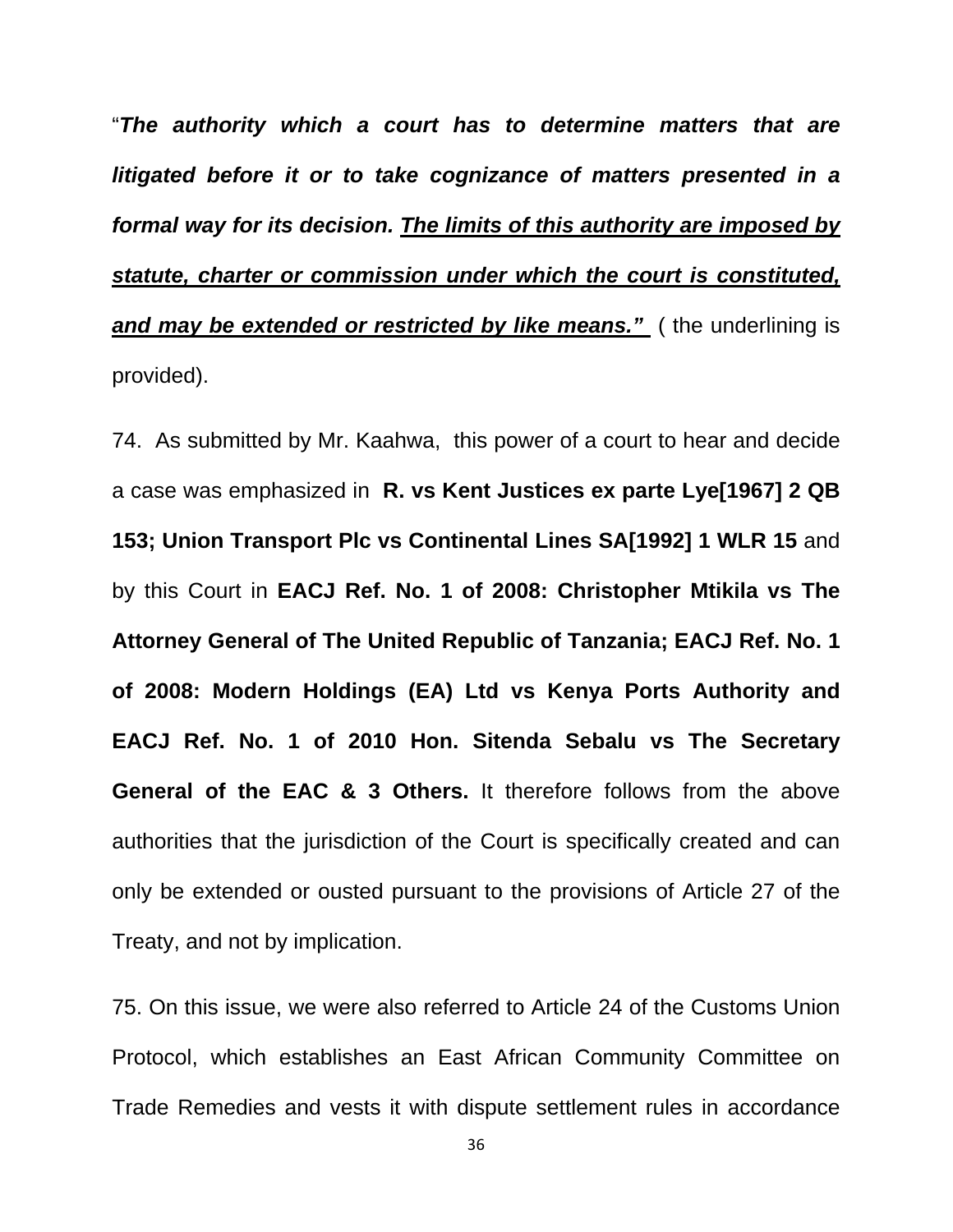with the East African Community Customs Union (Dispute Settlement Mechanisms) Regulations.

Article 24(1) confers on the Committee On Trade Remedies, the jurisdiction to handle matters pertaining to: *"the rules of origin, antidumping measures, subsidies and countervailing measures, safeguard measures, dispute settlement provided for under the East African Customs Union (Dispute Settlement Mechanisms) Regulations specified in Annex IX to the Protocol and any other matter referred to the Committee by the Council."* 

76. While we agree that Article 24 does not mention the Court anywhere, it is evident that, in the course of exercising its mandate, an issue may arise before the Committee which requires the interpretation of the Treaty. In our view, nothing would prevent an aggrieved natural or legal person from referring such a dispute to this Court for interpretation directly under Article 30(1) in order to determine the:

*"* … *legality of any Act, regulation, directive, decision or action of a Partner State or an institution of the Community on the grounds that such Act, regulation, directive, decision or action is unlawful or is an infringement of the provisions of the Treaty".*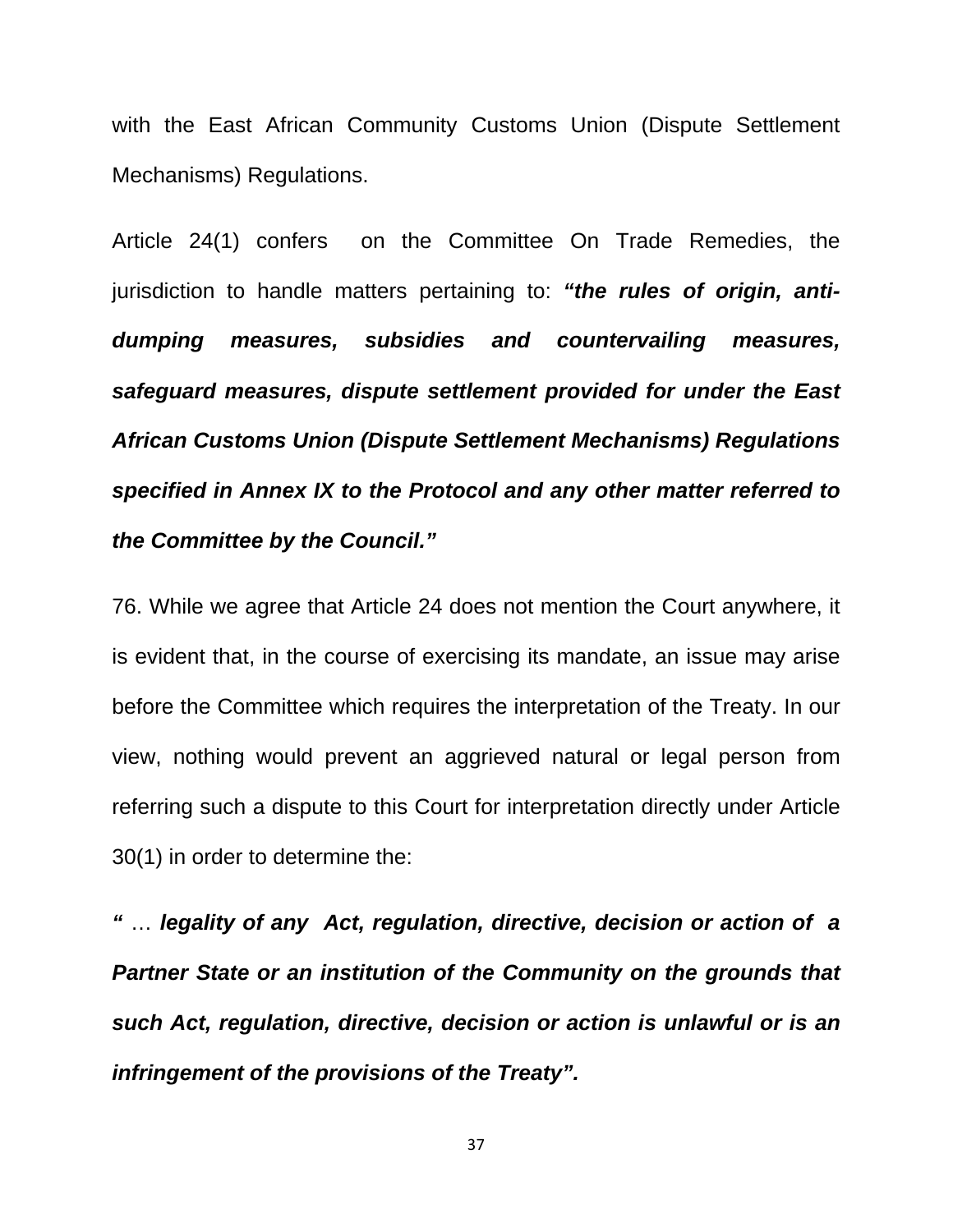77. In the case of the Common Market Protocol, Article 54 provides that:

#### *"Settlement of Disputes*

- *1. Any dispute between the Partner States arising from the interpretation or application of this Protocol shall be settled in accordance with the provisions of the Treaty.*
- *2. In accordance with their Constitutions, national laws and administrative procedures and with the provisions of this Protocol, Partner States guarantee that:* 
	- *(a) any person whose rights and liberties as recognized by this Protocol have been infringed upon, shall have the right to redress, even where this infringement has been committed by persons acting in their official capacities; and*

*(b) the competent judicial, administrative or legislative authority or any other competent authority, shall rule on the rights of the person who is seeking redress."* 

78.It is clear from Article 54(1) that disputes between Partner States over the interpretation of the Treaty remain governed by the Treaty, which means that this Court is primarily the one vested with jurisdiction over such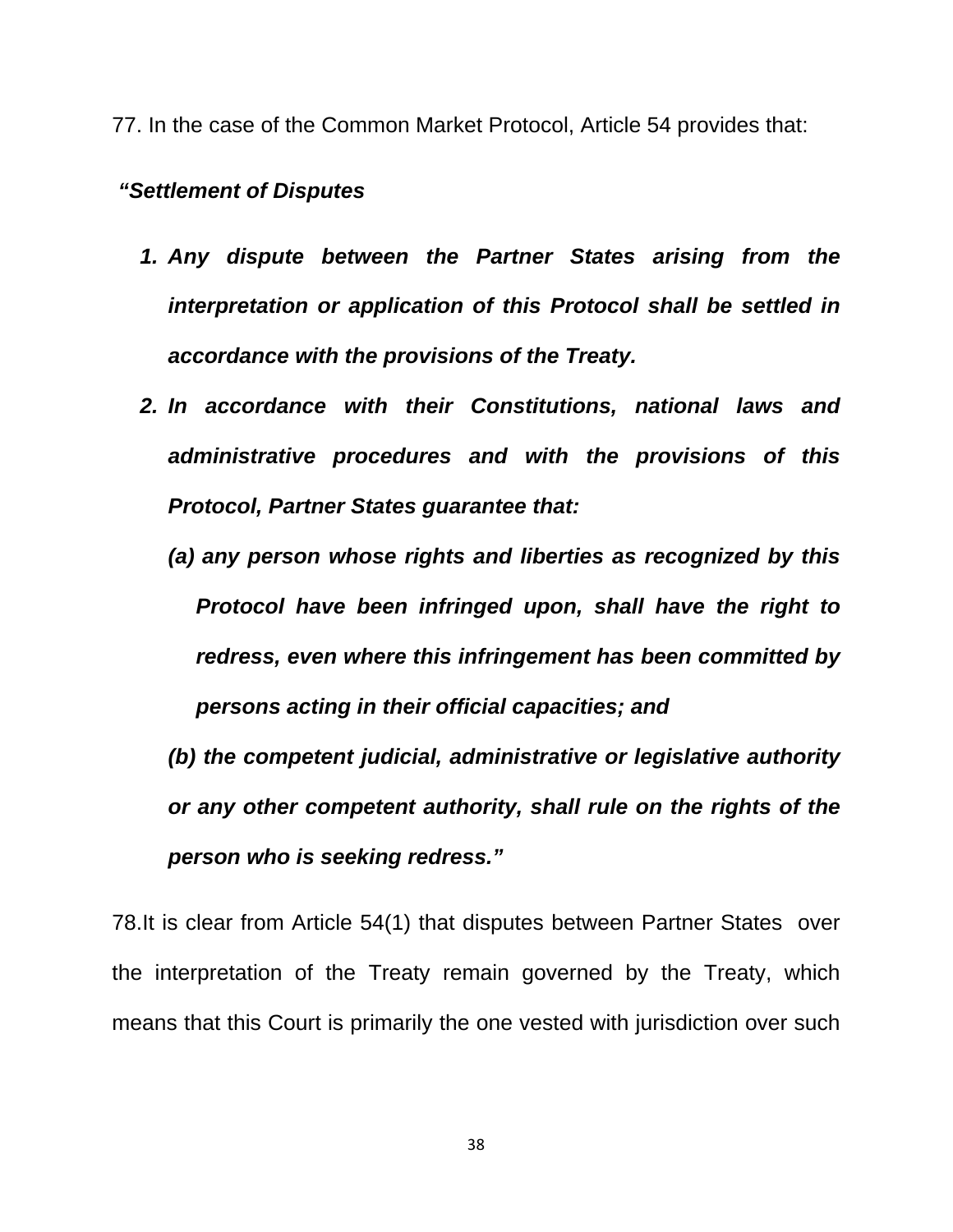disputes. This means that the Protocol does not oust the jurisdiction of the Court entirely.

79. We, note that at the same time, the Common Market Protocol also affords under Article 54(2) opportunity to persons who feel that their liberties recognized under the Protocol have been infringed upon by persons acting in their official capacities, to seek redress from their competent judicial, administrative, legislative or other authorities.

80. While this would appear as if it is a parallel dispute resolution mechanism under the Treaty complained about in this Reference as argued by Mr. Gimara, our view is that, these dispute resolution mechanisms are merely alternative dispute resolution mechanisms intended for the speedy and effective resolution of trade disputes by experts in technical and specialized areas. Otherwise, the Court would be bogged down with the nitty gritty of disputes such as those in the area of trade, customs immigration and employment that are bound to arise on a regular basis as the integration process deepens and widens as a result of the implementation of the Protocols.

81. More importantly to this Reference, in our view, is the undertaking under Article 8(4), of the Treaty, which provides that: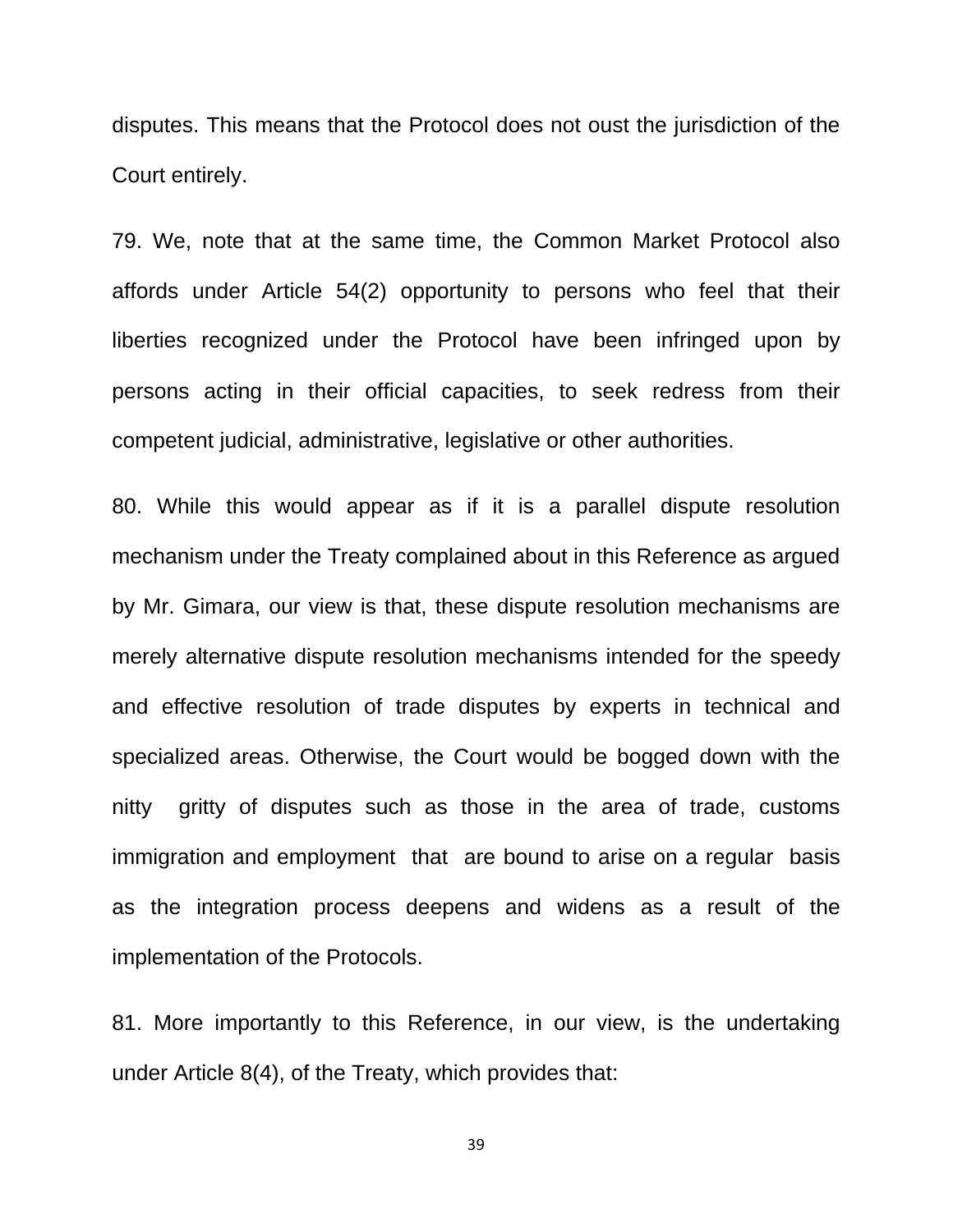*"4. Community organs, institutions and laws shall take precedence over similar national ones on matters pertaining to the implementation of this Treaty".* 

 The EACJ is an organ of the Community established under Article 9 of the Treaty. For that reason, the EACJ takes precedence over national courts or institutions on matters pertaining to the implementation of the Treaty.

82. Specifically, and with regard to the requirement of harmonization of activities in legal and judicial affairs under Article 126, we are of the firm view that the amendments and the establishment of specific dispute settlement mechanisms is unlikely to have any adverse bearing on the Court's discharge of its functions as provided for under Article 23(1) and 27(1) of the Treaty.

83. Even further, we note that the duty imposed on national courts by Article 34 of the Treaty which provides that where questions arise requiring interpretation of the Treaty, the court or tribunal may refer such a question for interpretation and a Preliminary Ruling to this Court, also applies to disputes that may arise under the two Protocols.

84. We are also in agreement with Mr. Kaahwa's argument that the Council is empowered under Articles 75(3) and 76(3) of the Treaty, to establish and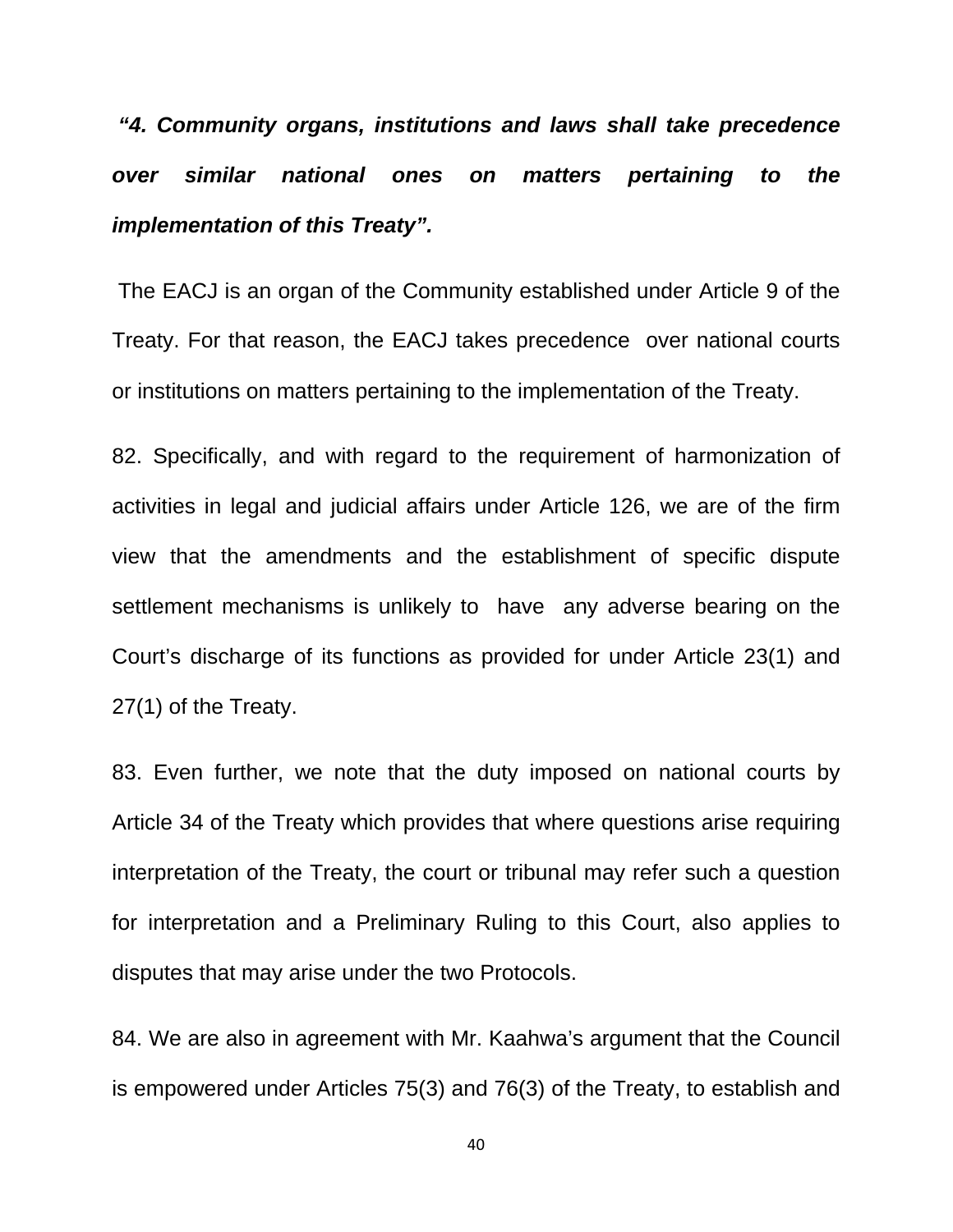to confer powers and authority upon such institutions as it may deem necessary to administer the Customs Union and the Common Market Protocol. Therefore, the creation of the Customs Union and the Common Market pursuant to Articles 75, 76 and 151 of the Treaty do not in any way jeopardize the achievement of the objectives or the implementation of the provisions of the Treaty. This is primarily because their very existence was envisaged under Articles 2(2), 5(2), 151, 75 and 76 of the Treaty. If anything, their establishment and powers and authority conferred upon them in order to discharge their mandate is in effect an actuation of the objective under Article 5(2). It cannot therefore be said to infringe Articles **5, 6, 8(1), (4) &(5), 23, 27(1), 30(1),(3) 33(2) and 126 of** the Treaty.

85. This is what the Court observed recently, on this issue in *The East African Law Society v The Secretary General Of the East African*  **Community, EACJ Reference No. 1 of 2011, at page 21 of the judgment:** 

"*.. it is also clear to us , and we have no doubt in our minds, that Articles 75 and 76 of the Treaty do not provide for setting up of judicial mechanisms to the exclusion of the Court, but only institutions Council may deem necessary to administer the Customs Union and the Common Market Protocol. We would imagine that these are Community institutions because we do not think that the Council*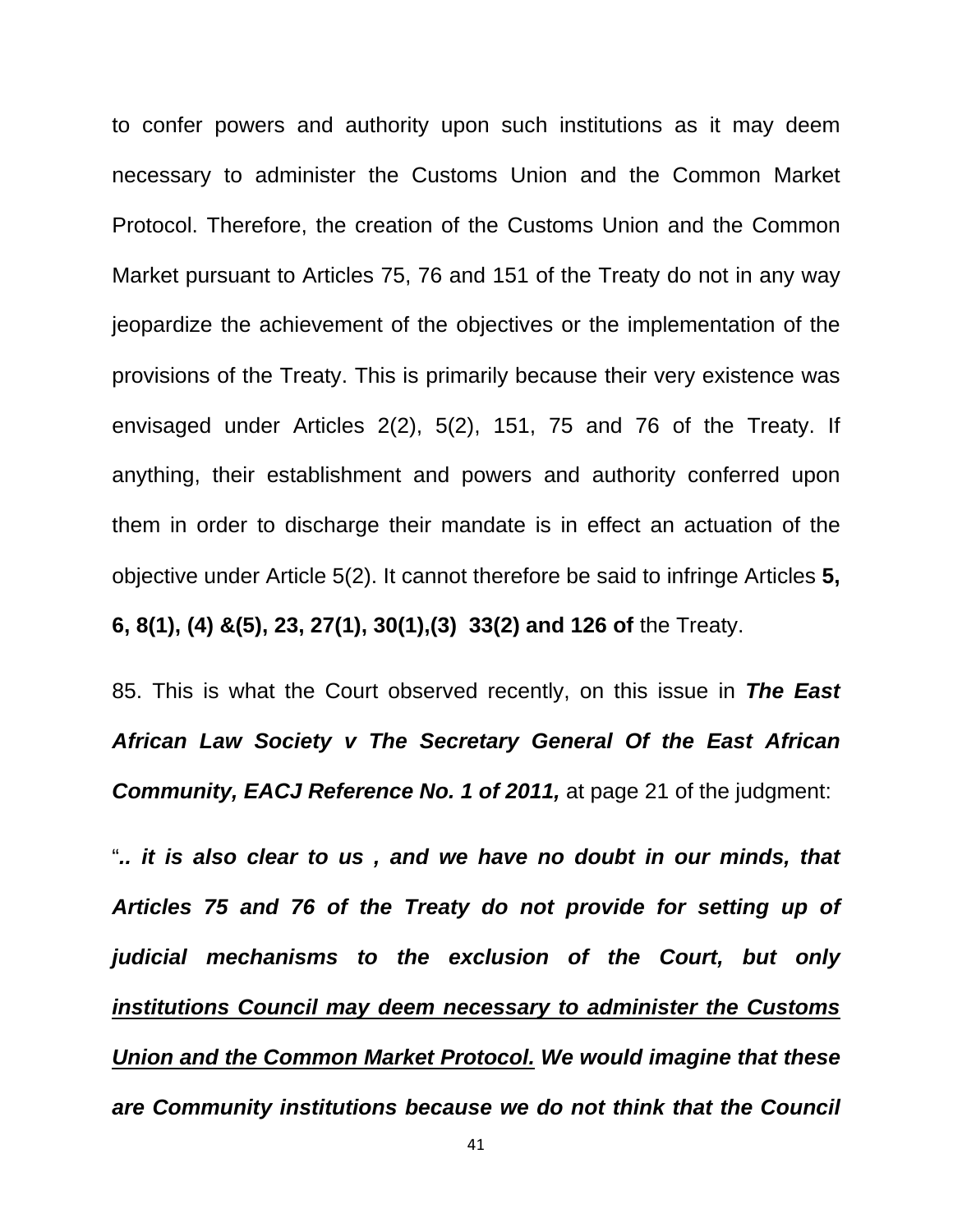*would establish national institutions. Even then, national institutions clothed with authority to administer the Customs Union and the Common Market Protocol, are obligated to do so in accordance with the Principles and objectives of the Treaty, as if they were institutions of the Community. In any event, the Treaty is law applicable in each Partner State. What is clear to us, from the reading of the above, is that the establishment of the said institutions and the conferring power upon them is not a mandatory requirement upon Council; it may or may not establish them."* 

86. The Court went on to observe that*:* 

*'During the hearing, we were not told, nor did we find that jurisdiction to interpret the Protocols is conferred upon any known organ in a Partner State pursuant to Article 27(2) of the Treaty. We are therefore of the firm view that they came under Article 27(1) of the Treaty.* 

*In the premises, we find that it is not necessary to first extend the jurisdiction of this Court, as overemphasized by the Respondent, in order for it to have jurisdiction over disputes arising from the interpretation of both Protocols."*

We hold the same view in this Reference.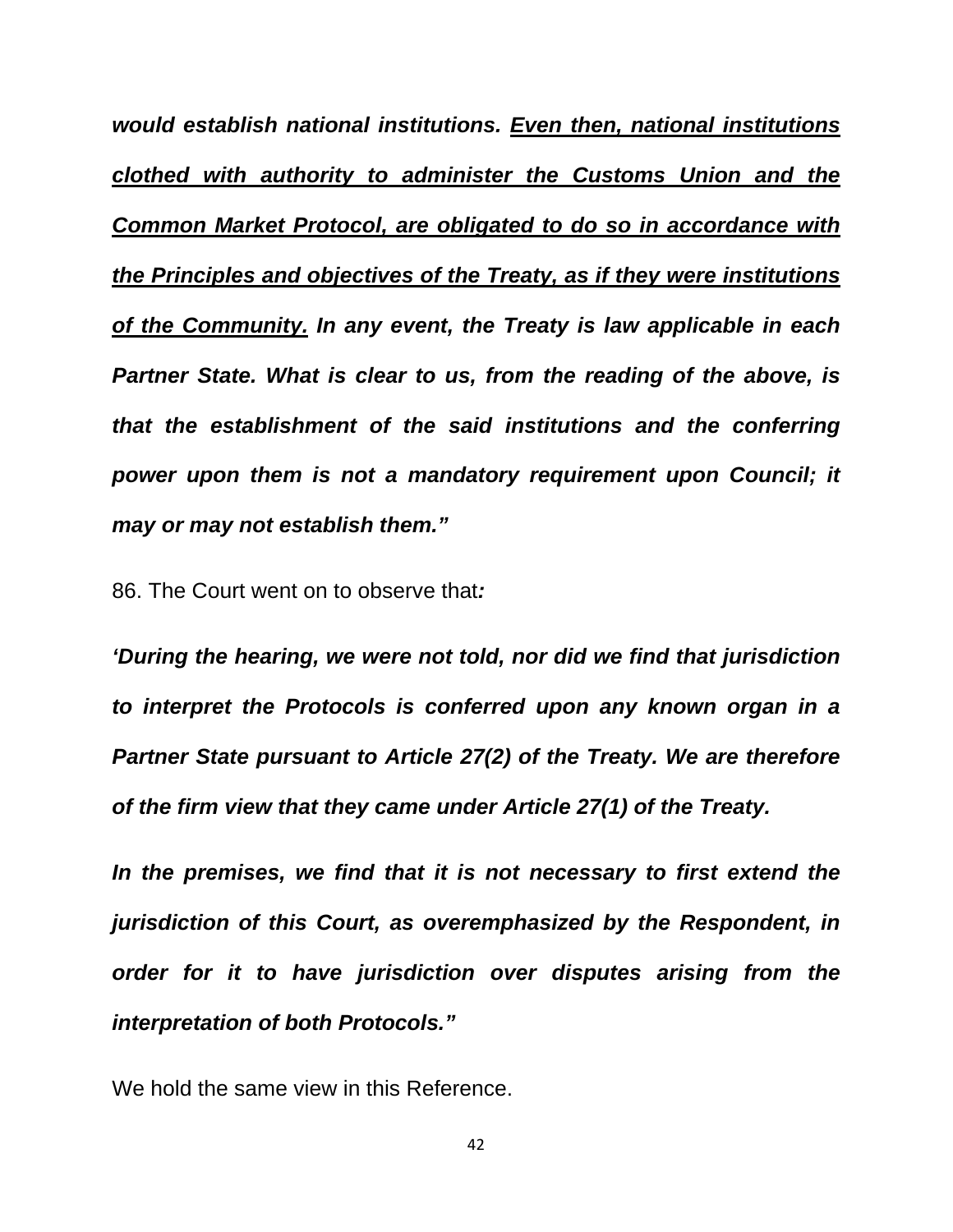87. We also agree with Mr. Kaahwa's submission that the provision of specialized dispute resolution mechanisms, especially on technical matters, is not unique to the East African integration process. It is also not strange to international trade and dispute settlement. It is prevalent and common to all countries that have subscribed to multilateral trading arrangements. For instance, notwithstanding the existence of jurisdictions of national/municipal commercial courts of competent jurisdiction, members of the World Trade Organization (WTO) including the EAC Partner States, have subscribed to the WTO Dispute Settlement process provided under Articles XXII and XXIII of the General Agreement on Tariffs and Trade ( GATT). In so doing, the Partner States cannot be accused of having divested this Court of jurisdiction.

88. On the other hand, we respectfully disagree with the assertion by Mr. Kaahwa that Articles 24 (1) and 54(2) of the Custom Union and The Common Market Protocols, respectively, were concluded to cater for the lack of jurisdiction of the EACJ. As already discussed, the EACJ derives its jurisdiction from Article 23 and the original Article 27(1) of the Treaty which includes all annexes and protocols negotiated to implement the Treaty. As such, there was no *"vacuum"* as far as the jurisdiction of the Court is concerned. As stated earlier in this judgment, our view is that, the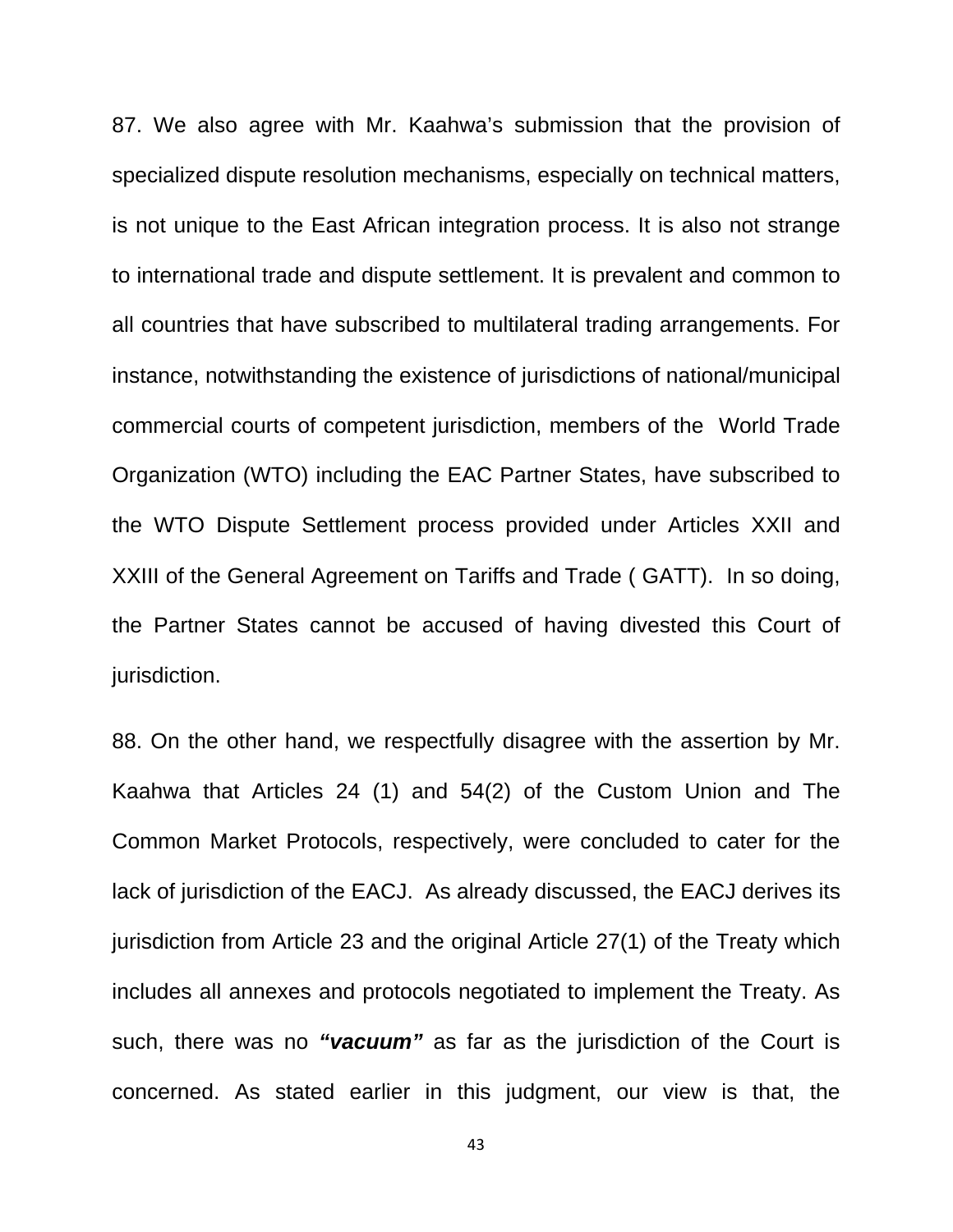mechanisms were created for administrative expedience, and if any vacuum exists in the Treaty then it is the absence of the protocol for the extended jurisdiction of the EACJ more than a decade after the conclusion of the Treaty.

89.We also find that the dispute resolution mechanisms under the two Protocols do not jeopardize in any way the achievements and objectives of the Treaty, given that Articles 33(2) and 34 may cure any conflicting interpretation by national courts or tribunals since the Court's decision will prevail over the ones of national courts over similar issues.

90. Mr. Gimara's other argument was that the action of leaving out the EACJ from any active role in Customs and Common Market matters (both treaty matters) and vesting the same with national institutions without even creating a right of appeal, is clearly, giving room and space for municipal jurisdictions to override international law bodies created by the Treaty. That this is what Article 26 of the Vienna Convention regarding the superiority of international law over municipal law seeks to avoid. Again, this issue was considered at length by this Court in the **East African Law Society vs The Secretary General of the EAC; Ref. No. 1 of 2011(supra)** and the eminent panel of judges of First Instance Division at page 22 of the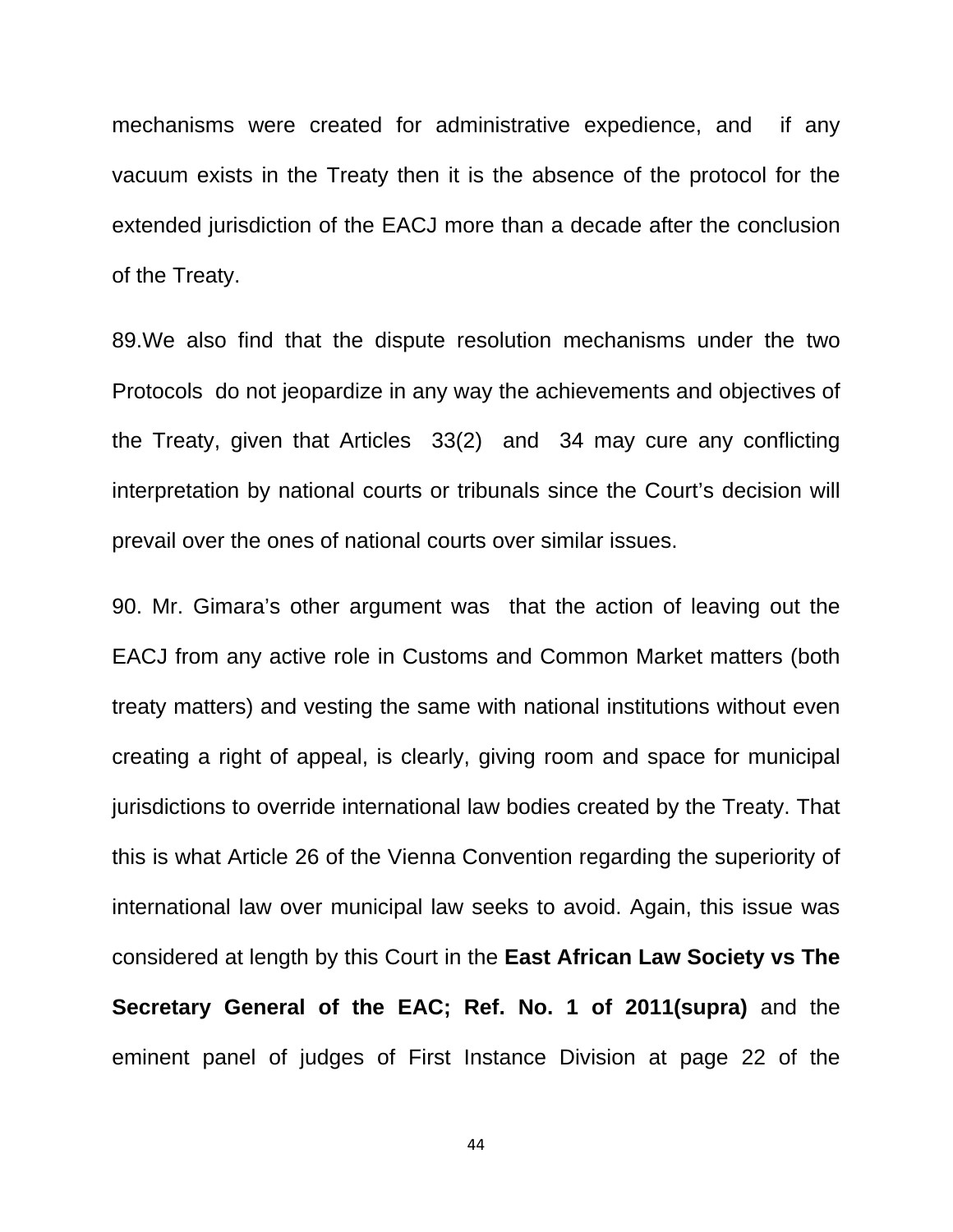judgment, made the following pertinent observation, which we quote in extenso:

*" Pursuant to Regulation 6(7) of Annex IX of the Customs Union, decisions emanating from these mechanisms are final. It is thus clear that when parties submit themselves to a particular dispute resolution mechanism, they also undertake that the decision emanating there from will be final except in case where a party wishes to challenge the decision of the Committee on grounds of fraud, lack of jurisdiction, and other illegality. This mechanism, in our view, represents a pragmatic approach to Customs dispute resolution, is an alternative to the long and often tedious court litigation approach. Much as we appreciate and support it, however, we do not think that it takes away, directly or by implication the interpretative jurisdiction of this Court."* 

Our view remains the same as above on the issue.

In conclusion, we answer Issue No. 2 in the negative.

#### **Issue No. 3**

*Whether the Applicant is entitled to the Declarations sought.*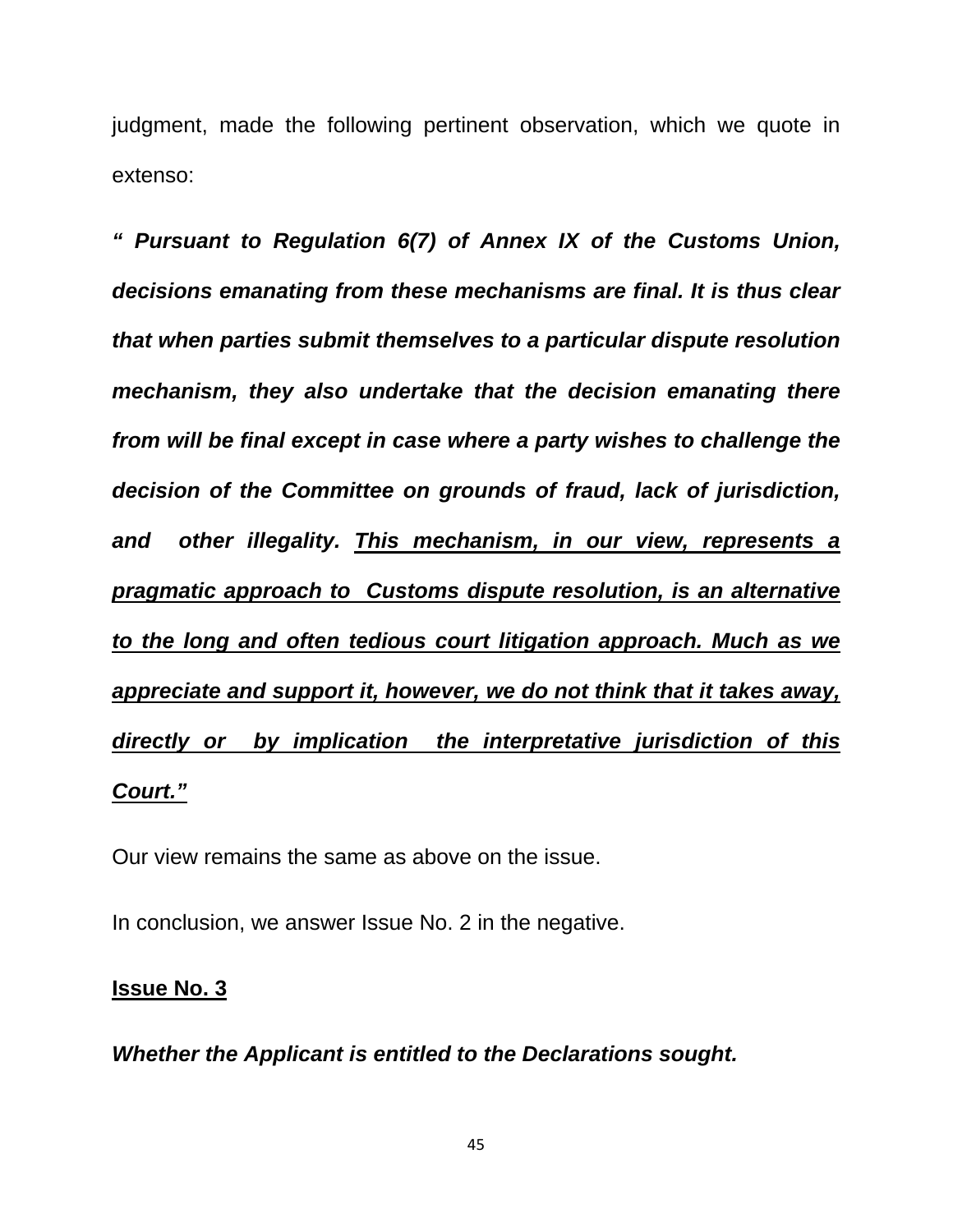91**.** Mr.Gimara urged the Court to grant the Applicant the declarations sought based on his arguments and the pleadings on record. Mr. Kaahwa contended, on the other hand, that the Applicant is not entitled to the declarations sought for the reasons already advanced. He urged the Court to dismiss the Reference with costs.

92. In light of our findings and conclusions in the foregoing issues, we find that the Applicant's Reference has partially succeeded in issue No. 1, but it has not made out a case of infringement of the Treaty provisions mentioned in issue No. 2. Consequently, we make the following declarations and order, in answer to issue No. 3:

- *1. The proviso to Article 27(1) and Article 30(3) undermine the supremacy of the EACJ and therefore contravene Articles 5, 6, 8 (1), (4) & (5) and 23 of the Treaty.*
- *2. The dispute settlement mechanisms provided for under the Customs Union and the Common Market Protocol do not oust the original jurisdiction of the Court of handling disputes there under.*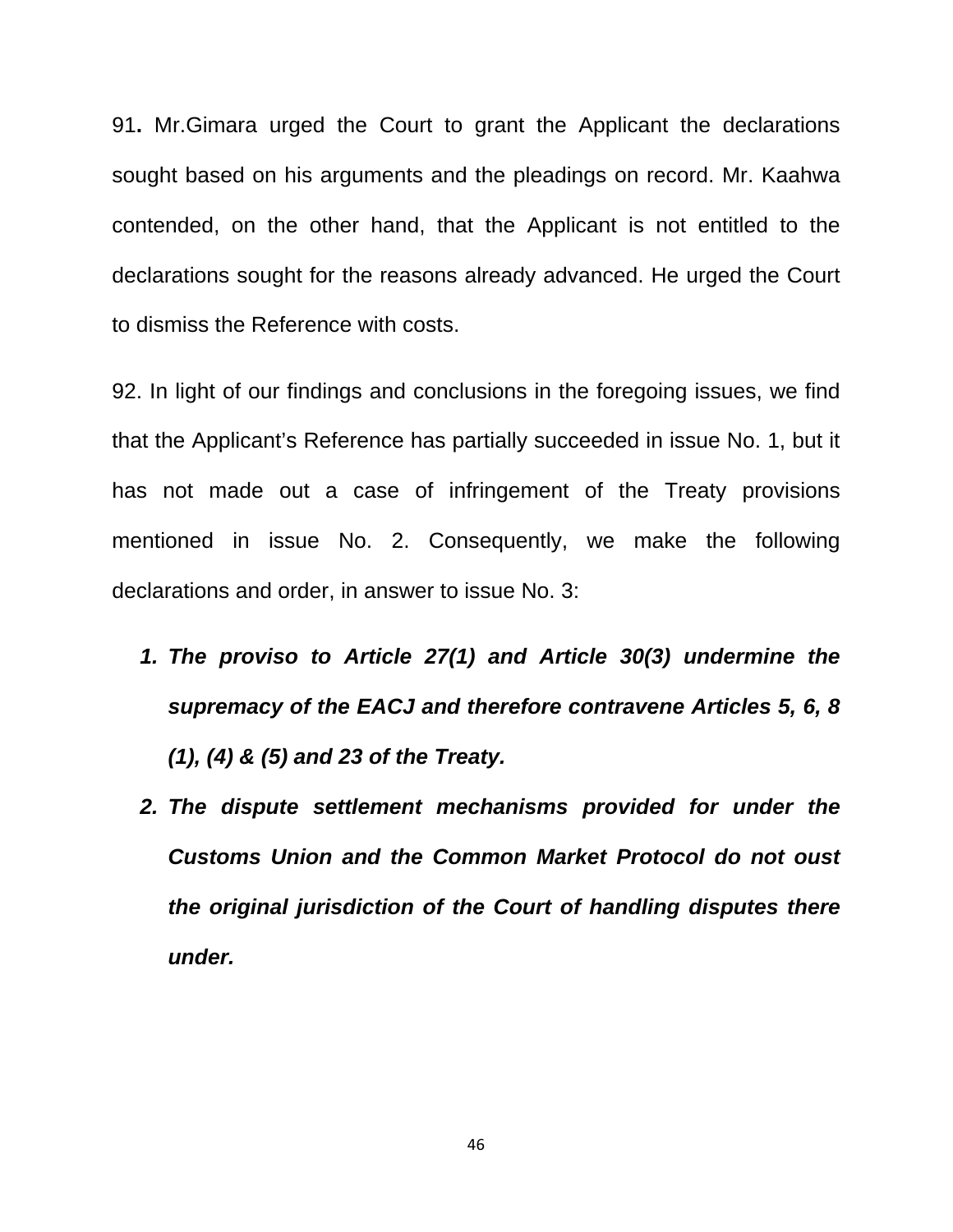**3.** *Either party shall bear his or its costs, since this Reference falls in the category of public interest litigation.*

It is so ordered.

Dated and delivered at Arusha this 10<sup>th</sup> day of May, 2013.

**…………………………….. JOHSTON BUSINGYE PRINCIPAL JUDGE** 

**………………………………… M.S. ARACH - AMOKO DEPUTY PRINCIPAL JUDGE** 

**……………………………… JOHN MKWAWA JUDGE** 

**…………………………… JEAN BOSCO BUTASI JUDGE**